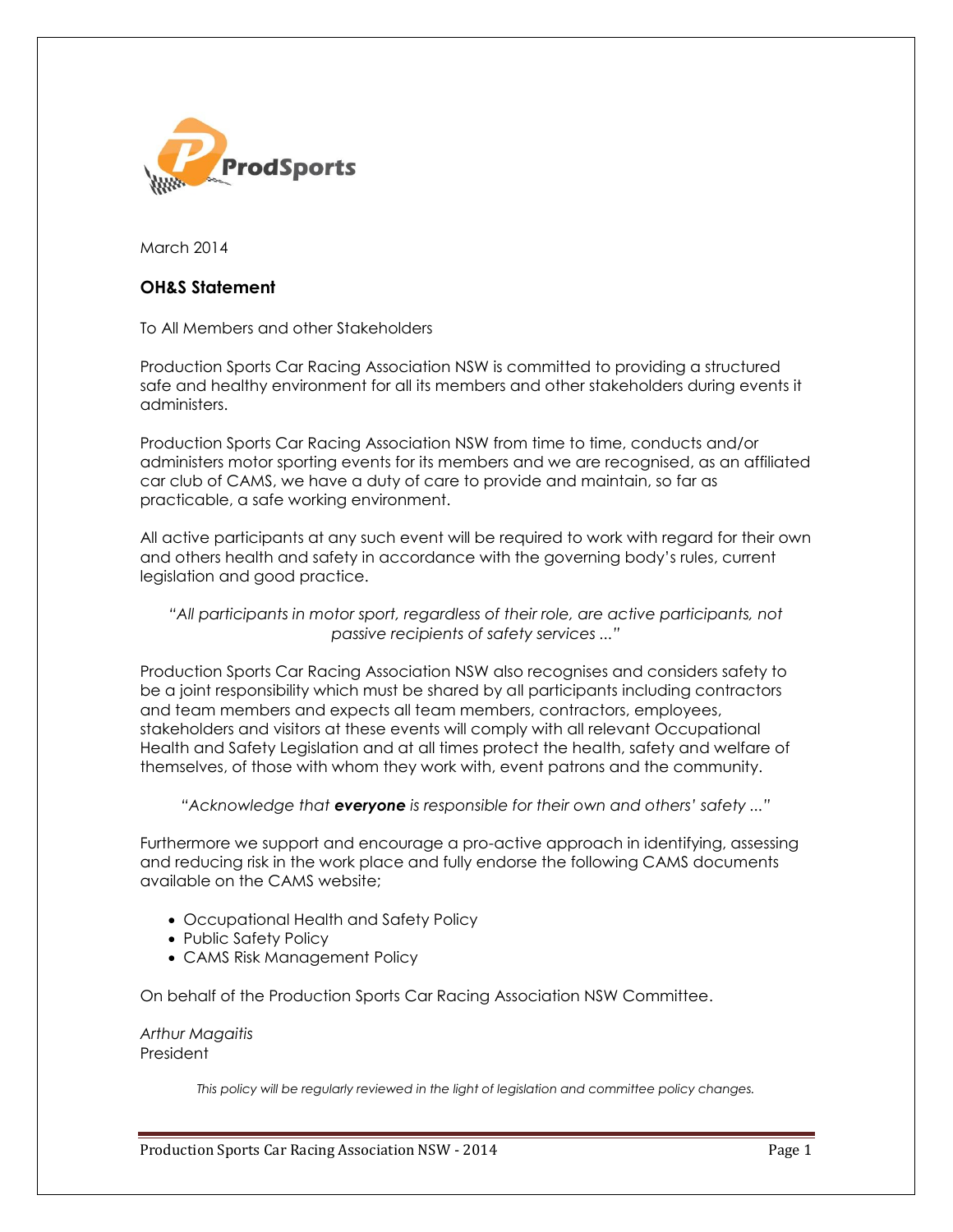# **OCCUPATIONAL HEALTH AND SAFETY POLICY AND PROCEDURE MANUAL**

# **PREFACE**

The health and welfare of Race Teams and the maintenance of a safe working environment is a major concern the Production Sports Car Racing Association NSW.

This manual has been produced for the guidance, protection and benefit of all Race Teams. Acceptance of these guidelines will allow tasks to be completed in a safe manner, minimising personal injuries to team members, danger to the general public and minimising damage to property and equipment.

This manual is to be read in conjunction with CAMS general OH&S and Risk Management Policy, CAMS NCR'S, Race Meeting Supplementary and Further Regulations together with race meeting Clerk of Course Driver and Team Manager briefing notes issued at the designated Drivers/Team Managers briefing.

# *SAFETY IS THE RESPONSIBILITY OF EVERYONE!*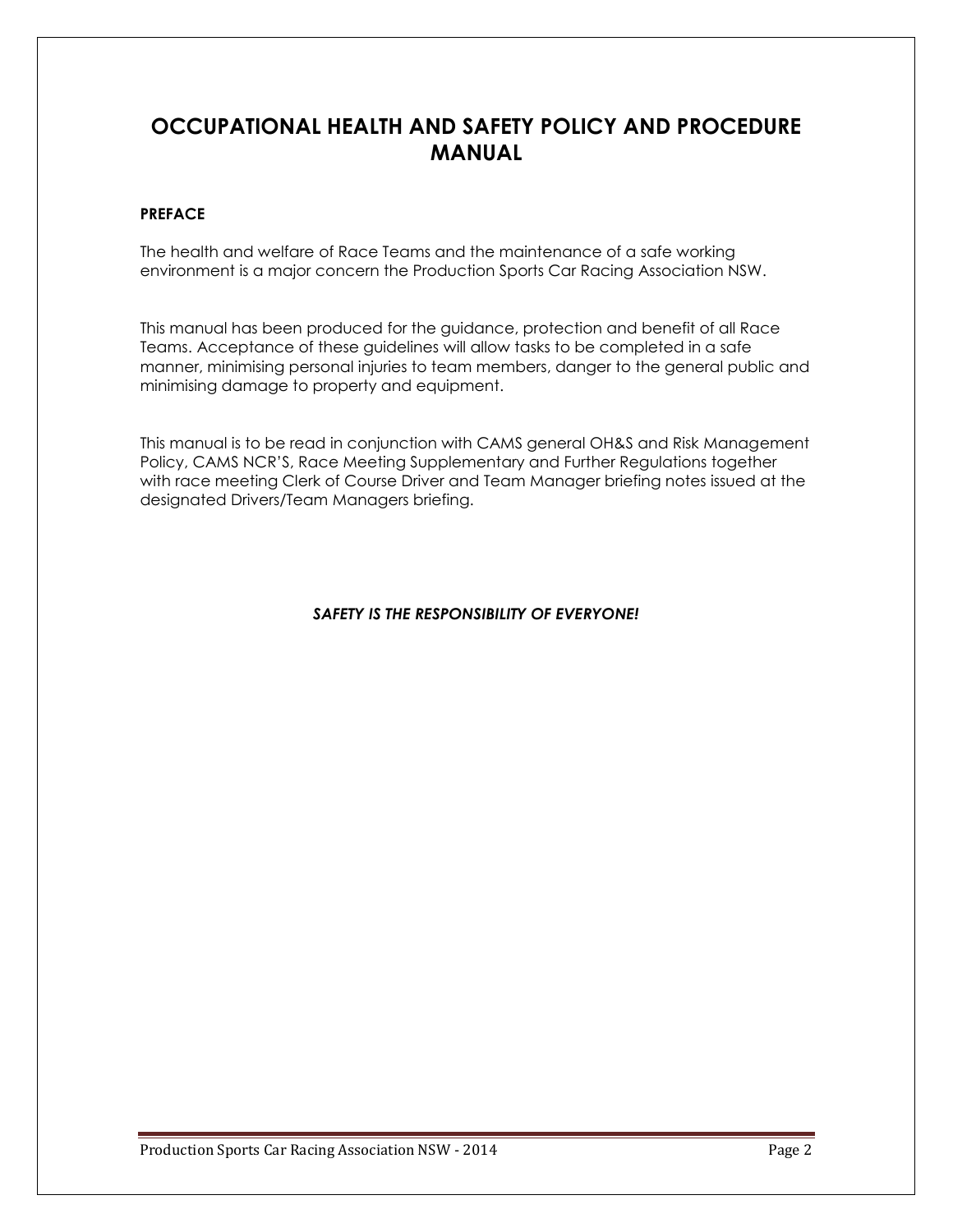# **OBJECTIVES OF THE OCCUPATIONAL HEALTH AND SAFETY ACT 1985**

Essentially, the Act provides a framework for improving standards of workplace health and safety and reducing work related accidents and diseases.

# **The objectives of the Production Sports Car Racing Association NSW are**:

- To secure the health, safety and welfare of persons at Race Meetings;
- To protect persons at Race Meetings against risks to health or safety;
- To assist in securing safe and healthy Race Meeting environments;
- To eliminate, at the source, risks to health, safety and welfare of persons at Race Meetings;
- To provide for the involvement of Team Members and associations representing Team Members in the formulation and implementation of health and safety standards.

# **OCCUPATIONAL HEALTH AND SAFETY RESPONSIBILITIES**

### **General Terms of Reference**

# **Production Sports Car Racing Association of NSW.**

To ensure so far as practicable, that all persons involved in the Motor Racing environment are safe from injury and risk to health while at work. This includes:

- Providing and maintaining a safe Race Meetings environment and safe systems of work;
- Making and monitoring arrangements for the safe use of equipment and handling, storage and transporting of cars;
- Maintaining the Circuit Facilities in a safe healthy condition;
- Providing adequate facilities to protect the welfare of all Team Members;
- Providing information, training and supervision for all Team Members enabling them to work in a safe and healthy manner;
- Recognising that the specific provisions and objectives of this policy and procedures apply to self-employed people and volunteers who work on the sites unless precise instructions have been set out and issued;
- Recognising the need to control, at the source, all potential hazards that may exist or potentially exist within the sites.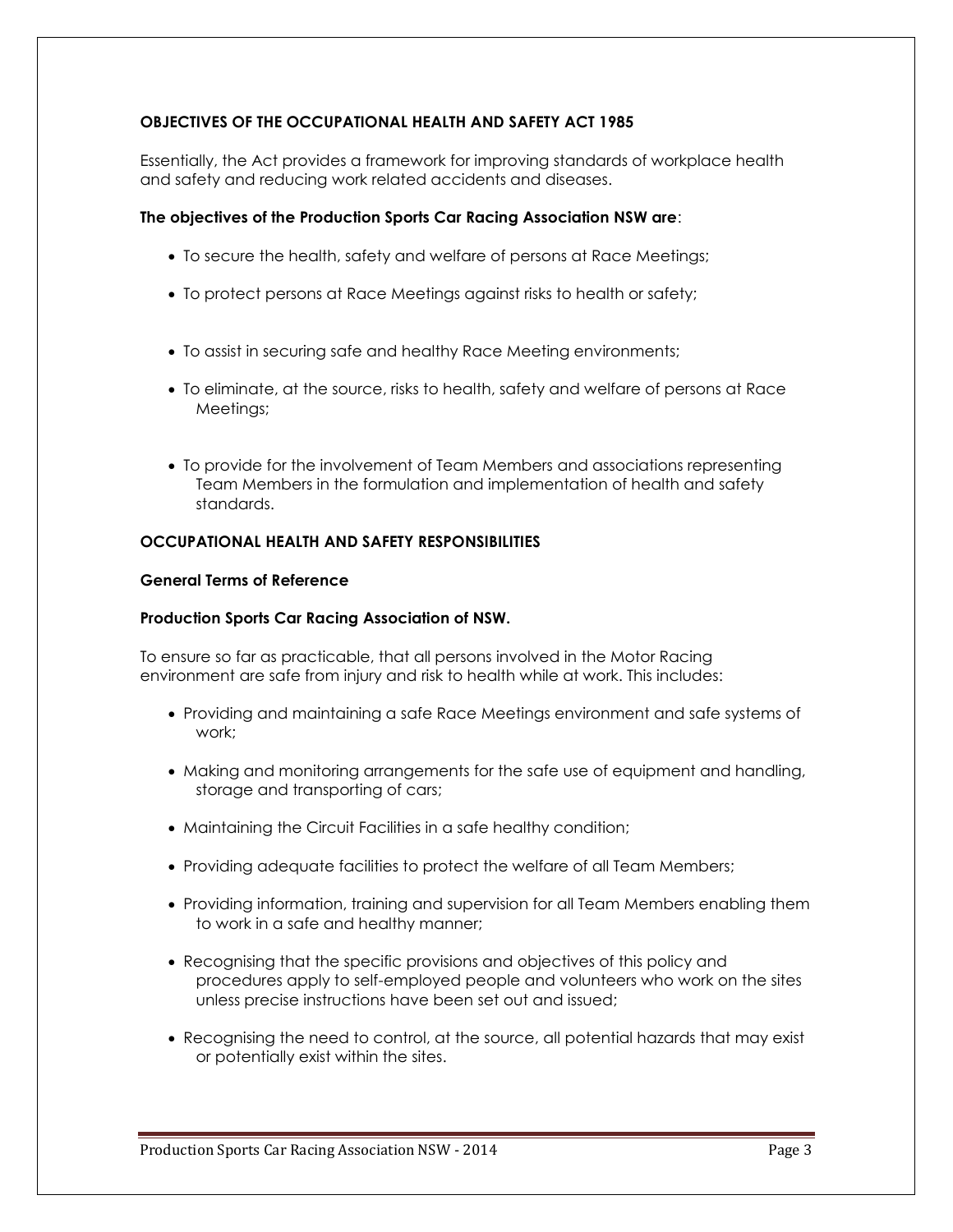# **PRODUCTION SPORTS CAR RACINF ASSOCIATION NSW COMMITTEE RESPONSIBILITIES:**

- Responsible for the effective implementation of health and safety policy.
- Must observe, implement and fulfil its responsibilities under the Acts and
- Regulations that govern Occupational Health and Safety in the workplace.
- Must ensure that the agreed procedures for regular consultation between management committee and those with designated and elected health and safety responsibilities are followed.
- Must undertake regular audits of health and safety performance and resources in co-operation with those with designated and elected health and safety functions.
- Must ensure that all specific policies operating within the race team such as fire, dangerous goods, noise, training, first aid systems – are periodically revised and consistent with Occupational Health and Safety Regulations and committee Health and Safety objectives.
- Must help to provide information, training and supervision for all Team Members in the correct use of equipment, handling, storage and transportation of equipment
- Must be informed of incidents and accidents occurring to team members so that health and safety performance can be accurately gauged.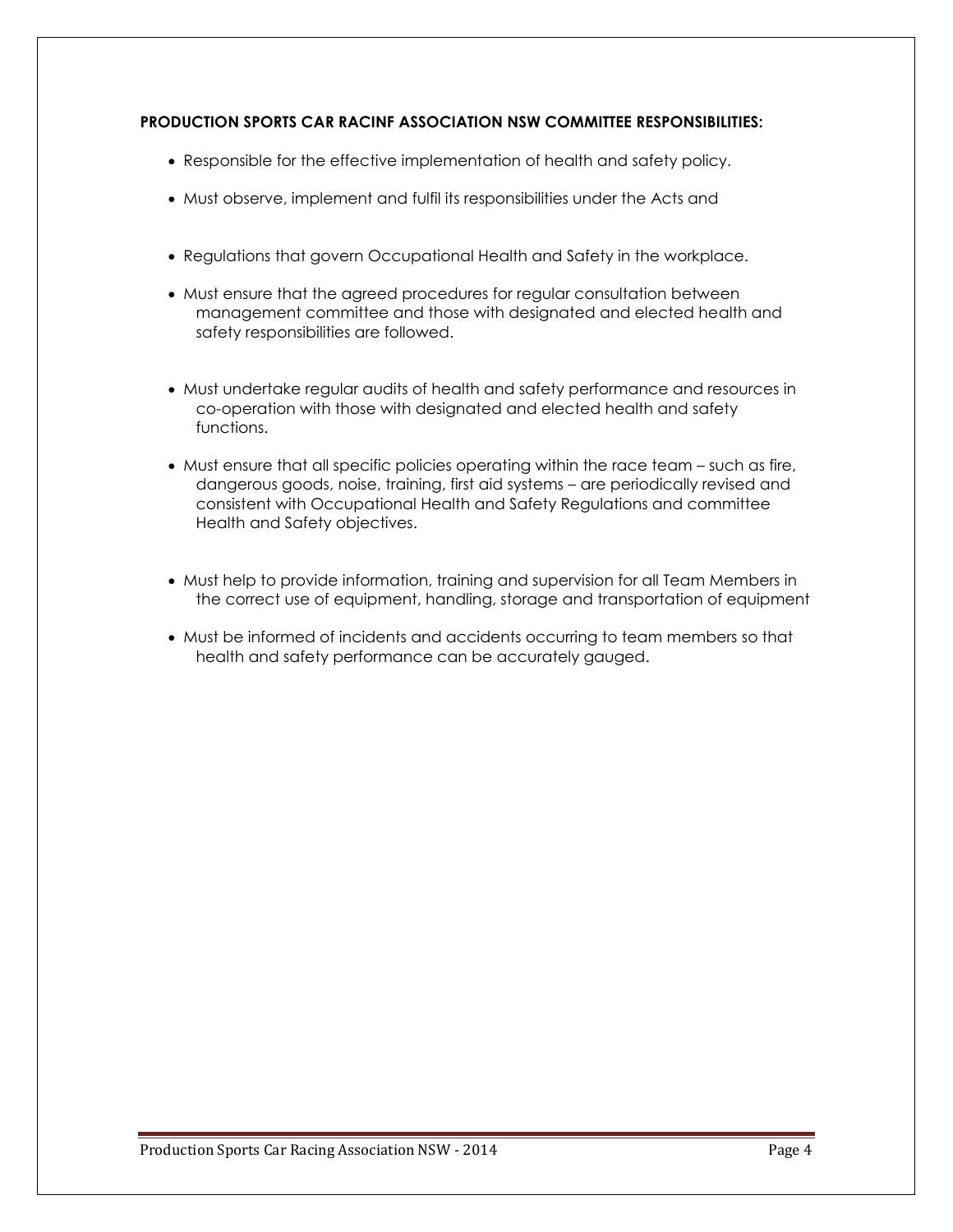# **TEAM MANAGER RESPONSIBILITIES:**

- Constantly review working procedures and practices.
- Informing, instructing and training all subordinates in the safe use of machinery,
- equipment and handling of equipment
- Investigate all accidents and injuries.
- Identify and control hazards.
- Ensure proper selection, issue, use, and maintenance of personal protective equipment according to Australian Standards.
- Ensure all machinery and equipment is well maintained.
- Ensure good housekeeping.
- Promote safety awareness by setting a good example.
- Ensure all members work in a safe manner.
- Respond to potential hazards, which may affect the health or safety of Team Members.
- Respond to proposed changes to the workplace if such changes may affect the health or safety of team members.
- Respond to proposed changes to health, safety and welfare practices, procedures and policies that are to be followed in the workplace.
- Respond immediately on receiving notification of a work related injury or illness to a team member or the occurrence of a dangerous or hazardous situation.

# **TEAM MEMBERS RESPONSIBILITIES:**

- Take care of that which they are capable for their own health and safety and of others affected by their actions at Race Meetings.
- Comply with the safety procedures and directions agreed between management and team members with nominated or elected health and safety committee members or representatives.
- Must, in accordance with agreed team procedure for accidents and incident reporting, report potential and actual hazards to their Team Manager
- Wherever possible, recommend ideas to improve safety in the work place.
- Be responsible for the safety and welfare of visitors in their area.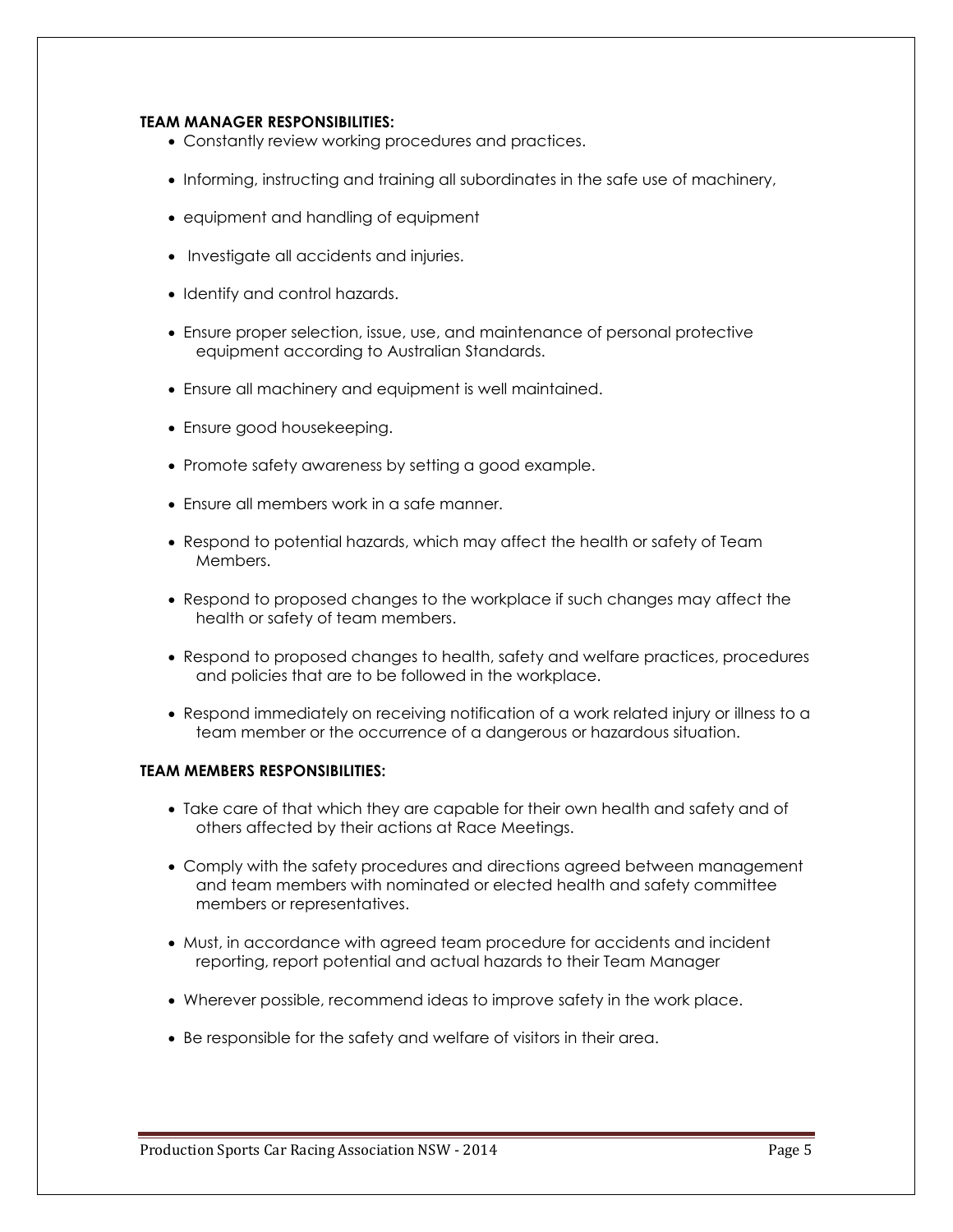# **HEALTH AND SAFETY COMMITTEE RESPONSIBILITIES:**

- Shall contain the following representatives at
- 1. Production Sports Car Racing Association NSW Committee
- 2. Team representatives as elected internally
	- Meetings to be held as per an agreed calendar schedule
	- Meeting to be held at the beginning of the Racing season, Midway through the Racing season and at the conclusion of the Racing Season:
	- Meetings can be called on an as needed basis.
	- Health and safety committee responsibilities and functions are as follows:
	- i. Formulate and disseminate policies, practices and procedures that promote health and safety in the racing environment.
	- ii. Consult with managers on any proposed or actual changes in health and safety policies, practices and procedures at the work place and appropriately document them.
	- iii. Assist managers in the planning of actions on occupational health and safety. This will include helping to set priorities on controlling hazards.
	- iv. Act as a problem-solving group to help with the identification and control of hazards.
	- v. Help to resolve occupational health and safety issues in the work place.
	- vi. Maintain documentation of health and safety meeting minutes.
- vii. Report minutes of meeting to team members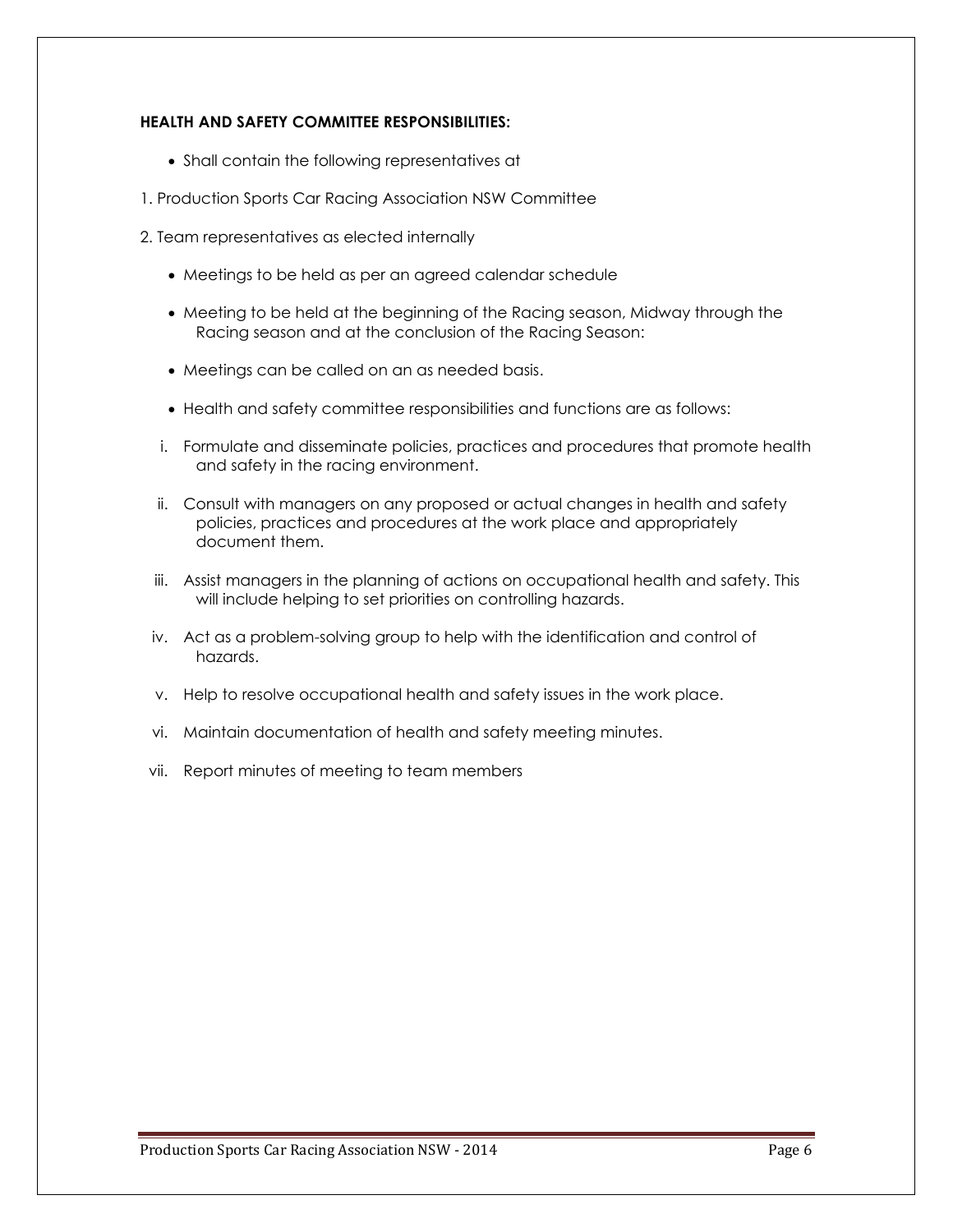# **MANUAL HANDLING**

The aim of this policy is to define guidelines for the identification, assessment and risk minimisation program for manual handling tasks.

Manual handling of material is the largest single cause of industrial accidents. Evidence indicates that there is also a link between manual tasks and some rheumatic complaints.

All personnel move or lift things at times, either at work or at home, sometimes without much thought to the way they set about doing it. Like other tasks there is a right way and a wrong way, an easy and difficult way, a little thought can save a lot of effort.

Because of the way the human body is constructed, most of the joints are at a severe mechanical disadvantage during lifting, especially the spine. If this is subjected to excessive strain over a period of time, it can lead to serious back problems. The kinetic method of handling places the strain on muscles and joints best suited to do the job.

# **BASIC PRINCIPLES**

- 1. Position feet apart, about as wide as the hips with one foot forward to ensure balance.
- 2. Use full fingers and palms of hands to ensure a good grip.
- 3. Tuck the chin in close to the chest and avoid turning the head to the side.
- 4. Keep elbows to the side.
- 5. Straight back and lift with the leg muscles.
- 6. If you feel the load to be lifted is too large or too heavy, ask for assistance or use a
- 7. mechanical aid/s.

Twisting the body during lifting or carrying a load twists the spine while it's under load and can tear the pad that sits between the discs, causing severe pain. Carrying loads away from the body increases the weight placed on the spine and forces the spine to curve during the lift or transportation.

# **Consideration should be given to using Mechanical Lifting Aids at all times opposed to manually lifting items**

### **NO – SMOKING POLICY:**

The Production Sports Car Racing Association NSW recognises that it is the team manager's duty to provide a workplace that is healthy and free of contaminants, which can knowingly affect the health of its team members. Recent legal decisions and medical authorities have recognised the evidence linking smoking to serious health problems, in particular passive smoking.

No smoking is to be undertaken in pits, closed amenities areas, refuelling areas, whilst refuelling, in enclosed vehicle areas or vehicle loading/unloading areas. This non– smoking rule applies to visitors, who enter the site.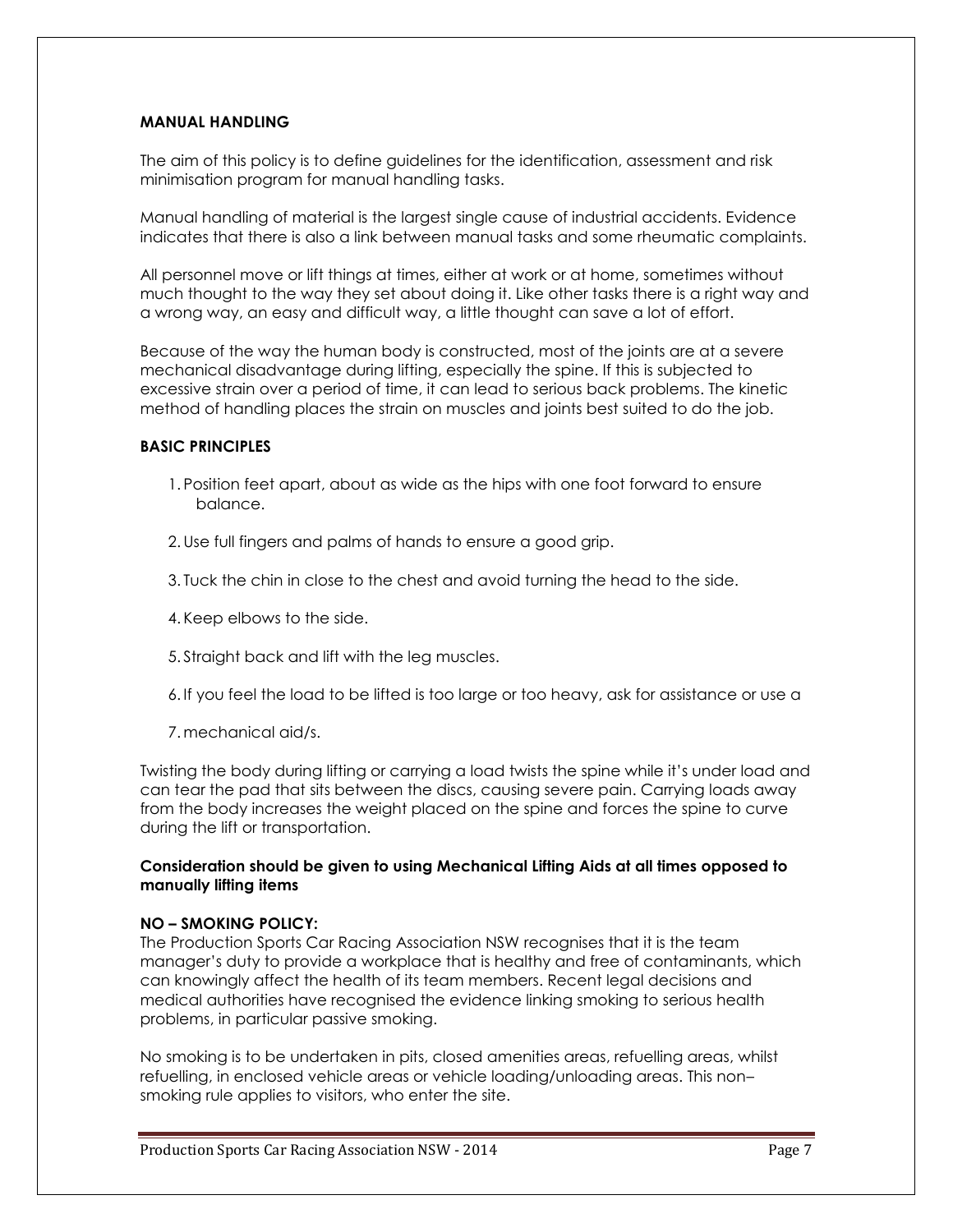# **ALCOHOL AND ILLEGAL DRUGS:**

During a Race Meeting Alcohol is not to be consumed at the circuit as per Supplementary Regulations, Further Regulations and CAMS Regulations.

Illegal drugs are not permitted as per CAMS Regulations

# **PERSONAL PROTECTIVE CLOTHING AND EQUIPMENT POLICY**

The aim of this policy is to provide guidelines on the selection, use, fitting, maintenance and storage of personal protective equipment. The Production Sports Car Racing Association NSW committee recognises that all hazards should be controlled at the source.

- If other controls are not possible or not completely effective;
- During maintenance or clean up;
- In emergencies.

All personal protective clothing and equipment must conform to Australian specified standards. All employees will be trained how to use, maintain and store their personal protective equipment. The Team Manager is responsible for the implementation of policies in reference to protective equipment and clothing. It is the responsibility of the team member to report any damaged protective equipment to their Team Manager so repair or replacement can take place.

# **ACCIDENT REPORTING AND INVESTIGATION**

The Production Sports Car Racing Association NSW maintains records of disease and near miss occurrences in order to identify risk and improve health and safety in the Racing environments. DINMA (DISEASE-INJURY- NEAR MISS-ACCIDENT) reports are the key elements in the Production Sports Car Racing Association NSW strategy for injury prevention and promotion of health and safety. The analysis of information provided from these reports will inform us of the major risks in the racing environments. Also the Occupation Health and Safety Regulations require employers to keep records of accidents.

**If a team member is injured at work, they must fill in a Disease/Injury/Near miss/Accident (DINMA) report. These DINMA reports are for all workplace injuries, illnesses and near misses whether serious or not. DEFINITIONS:-**

**Disease** Any illness contracted or probably contracted, whilst at work.

**Injury** Any occurrence where a worker is injured, it is particularly important to report relative minor injuries if a more serious injury may have resulted.

**Near Miss** Any occurrence where a worker could have been injured or contracted an illness. It is a near miss where someone slipped but did not fall. Although no one fell a full investigation and review of procedures should be carried out to ensure that this does not happen again.

**Accident** Any occurrence which results or may have resulted in an injury to a team member.

Production Sports Car Racing Association NSW - 2014 **Page 8** Page 8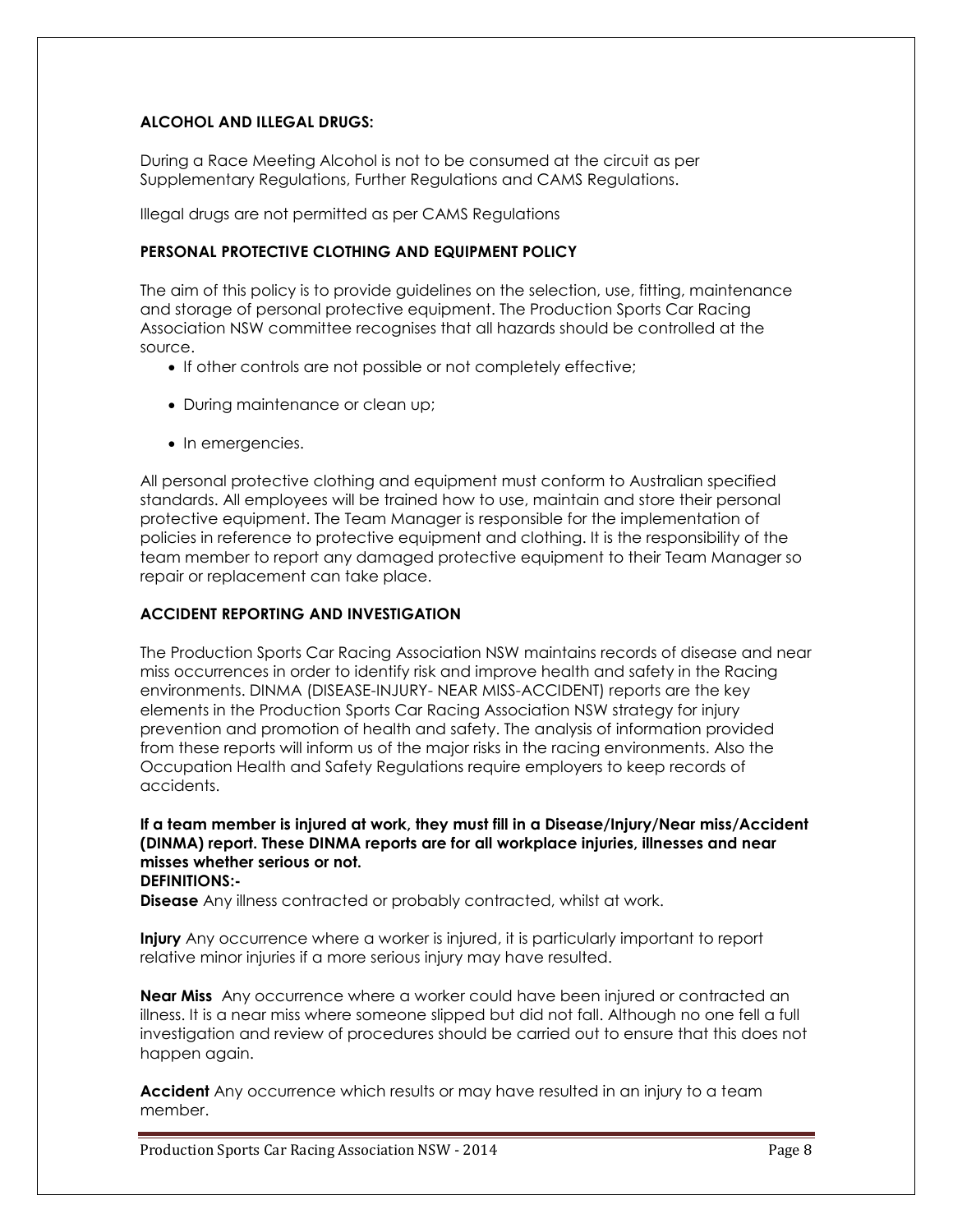# **PROCEDURES**

The team member involved in the accident must complete a DINMA as soon as possible after the event.

The Team Manager is required to investigate the DINMA, as soon as possible and complete the relevant section. This report is then sent to the Committee who monitors and implements the required actions.

# **WHAT TO DO WHEN INJURY OCCURS**

The following guidelines are provided to assist both team members and Team Managers to ensure the correct procedures are followed if an injury occurs in the workplace.

### **TEAM MEMBERS RESPONSIBILITIES:**

- Advise your Team Manager and seek medical attention if required.
- As soon as practicable (preferably the day of injury) complete details of the disease/ injury/near miss/accident (DINMA) on the DINMA report form and return it to your Team Manager.

# **TEAM MANAGERS RESPONSIBILITIES**

- Ensure appropriate treatment of the injury is provided.
- Ensure that a DINMA report is completed as soon as possible. Conduct an investigation, and ensure measures are implemented to eliminate hazards and identify control measures to minimise the risk of recurrence.
- Ensure the completed DINMA report is forwarded to the Committee

# **IN CASE OF AN EMERGENCY**

# **FIRE**

- 1. Raise alarm and assist any person in danger, **if safe to do so**.
- 2. Try to contain the fire with an extinguisher and shut all doors if safe to do so.
- 3. Contact Relevant Emergency Service Race Control and Circuit Fire Marshal

### 4. Advise Emergency Service of the following:

- a. Precisely where the emergency is.
- b. The extent and nature of problem.
- c. Where to enter the area.
- d. Any other relevant information.

5. Maintain contact with fellow team members and evacuate if required.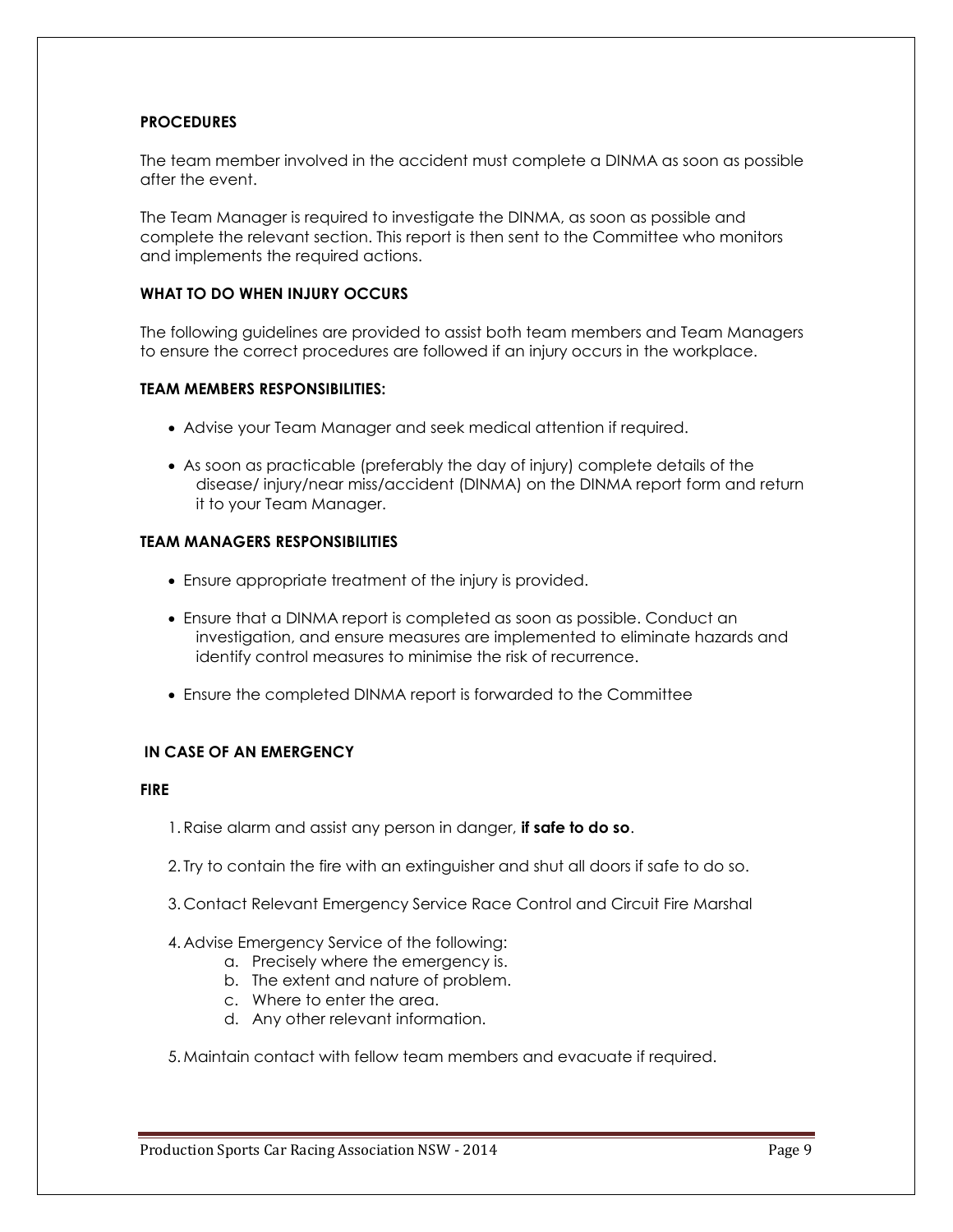- **6.** When evacuation is to take place all people on site are to assemble at **Marshalling Area**
- 7. Remain at Marshalling Area until advised otherwise.

# **HOUSEKEEPING**

# **Good Housekeeping is good business**

Each individual is responsible for work areas or recreation area. Good housekeeping means:

- **≻** Orderliness.
- $\triangleright$  Keeping all things in their proper place.
- Keeping walkways clear for safe movement of materials and people.
- Keeping floors and aisles clear and uncluttered to prevent slips and falls.
- Keeping your work area orderly so that, you know where everything is located and you can safely do your job as it should be done, **EFFICIENTLY AND SAFELY.**
- ≻ Keep doorways clear.
- When storing or stacking materials, watch for:
	- a. Fire Extinguishers,
	- b. Power leads,
	- c. Fuel containers,
	- d. First aid equipment,
	- e. Electrical Switchboards,
	- f. Hot Water Urns,
	- g. Air Hoses,
	- h. Tool Boxes,
	- i. Loose Tools,
	- j. Race Car Components e.g. Body Panels,
	- k. Billboards e.g. 'A' Frames
	- l. Lifting Equipment

m.

The accumulation of rubbish, dirt and scraps, is unsightly and unhygienic, equipment that is broken or badly worn, can cause accidents, leaking oil or water, cause slips and falls and dangerously stacked materials fall and injure team members or the public. If you see a potential hazard rectify it yourself or **REPORT TO THE RACE TEAM MANAGER IMMEDIATELY.**

# **SPILLS**

- All spills are to be cleaned up as soon as possible.
- Ensure all wet areas are indicated by signs or barriers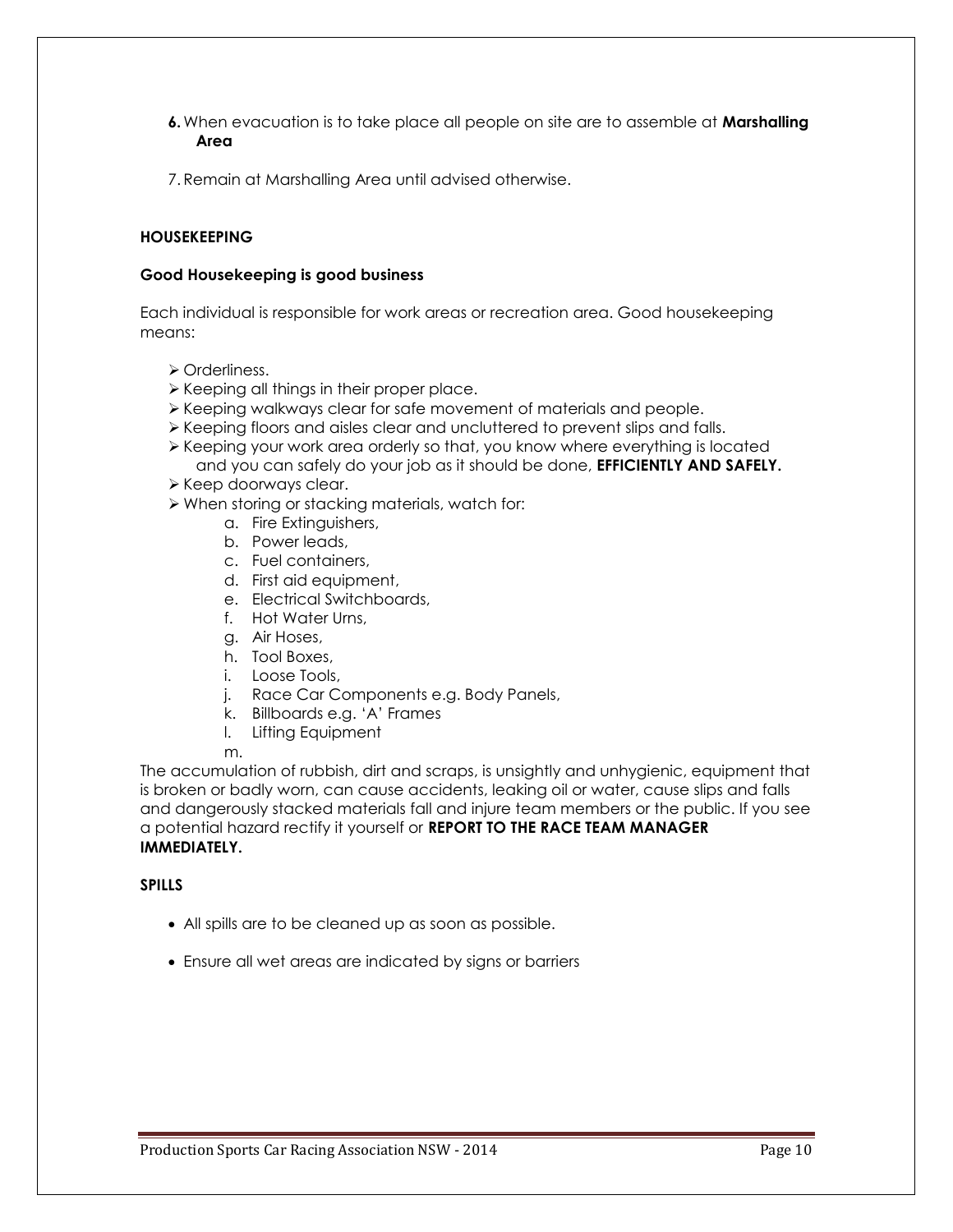### **Appendix 1 Work Instructions**

**Appendix 1.1 – Vehicle Operation**

# **Activity: Traveling To/From Worksite**

# **Quality Standards – Workmanship**

Equipment loaded/unloaded safely

• Travel to/from work site carried out safely

|                | <b>Work Instruction</b>                                                                                                                                                                                                                                                         |
|----------------|---------------------------------------------------------------------------------------------------------------------------------------------------------------------------------------------------------------------------------------------------------------------------------|
| $\mathbf{1}$   | Check vehicle for obvious defects eg Tyres, lights, brakes, reversing warning buzzer, engine oil level, water<br>level, windscreen fluid level, and wiper blades                                                                                                                |
| $\overline{2}$ | Wear appropriate clothing eg boots, safety gear                                                                                                                                                                                                                                 |
| 3              | Load vehicle with equipment necessary for the days work schedule                                                                                                                                                                                                                |
| 4              | All stored equipment is to be secured either in bins or lashed down with appropriate tie downs                                                                                                                                                                                  |
| 5              | All race cars are to be secured with ratchet straps secured by floor mounted clamps and tie webbing to be<br>placed over the centre of the tyre                                                                                                                                 |
| 6              | When loading equipment and/or cars ensure that the area around the rear of the truck is clear of<br>unauthorized personnel                                                                                                                                                      |
| 7              | Whilst cars are in the air when being lifted/loaded into the back of the truck ensure persons are not<br>physically under the car                                                                                                                                               |
| 8              | Check that the first aid kit is on the vehicle and is correctly supplied                                                                                                                                                                                                        |
| 9              | On arrival at destination park vehicle on safe, level surface if possible. If surface is not level face vehicle<br>down grade to maximize safety when unloading/loading equipment. At race circuits obey directions of<br>circuit personnel and park vehicle in designated area |
| 10             | If applicable, secure rear loading doors when open                                                                                                                                                                                                                              |
| 11             | If applicable, Lock rear platform                                                                                                                                                                                                                                               |
| 12             | Unload cars, securing area as per items 6 & 7 of this instruction                                                                                                                                                                                                               |
| 13             | Check site for tripping hazards such as protruding objects                                                                                                                                                                                                                      |

Production Sports Car Racing Association NSW - 2014 Page 11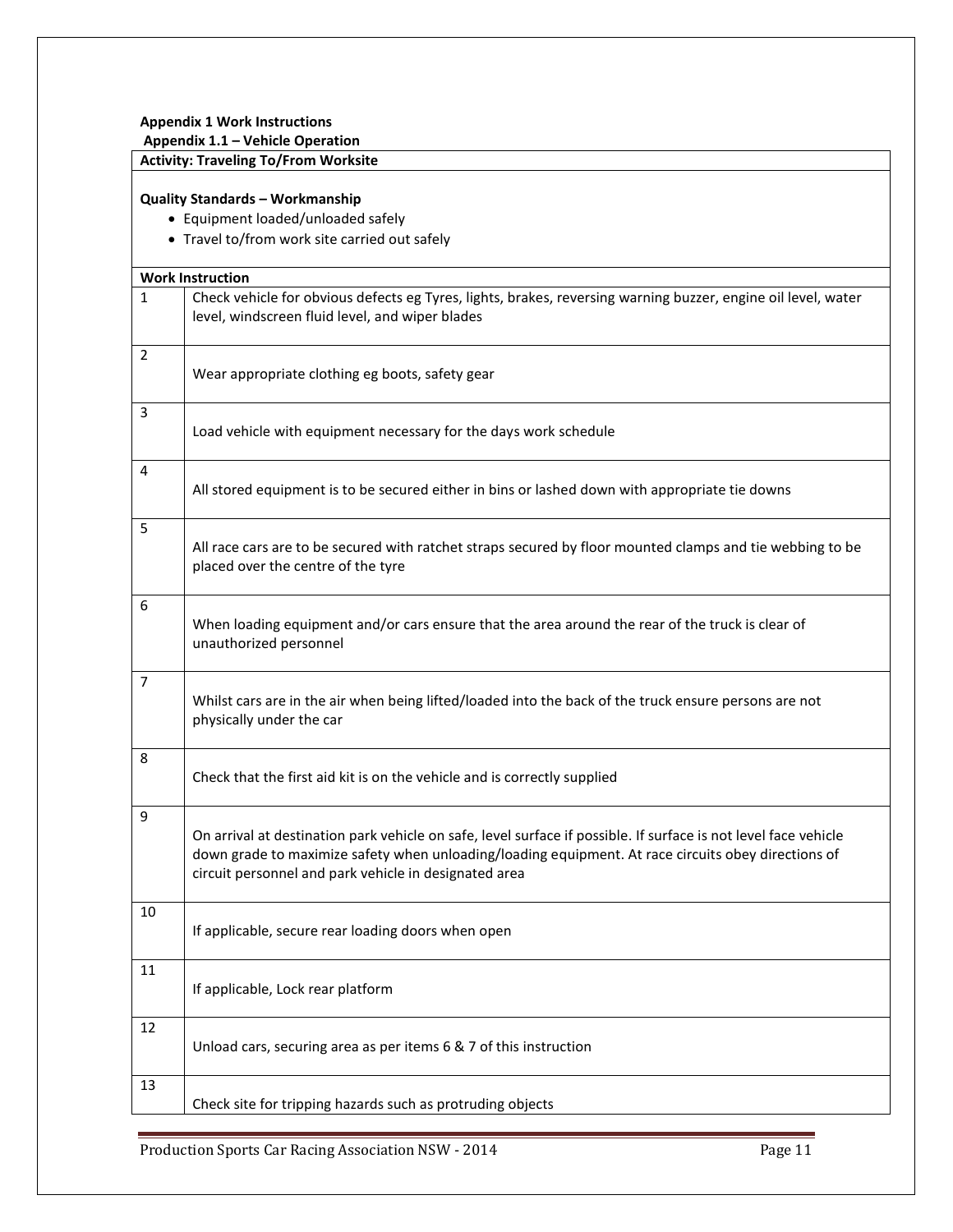# **Appendix 1.2 – Power Tool Operation**

# **Activity: Traveling To/From Worksite**

# **Quality Standards – Workmanship**

Hand held power tools used in safe and efficient manner

| <b>Work Instruction</b> |                                                                                     |
|-------------------------|-------------------------------------------------------------------------------------|
| $\mathbf{1}$            | Do not operate the particular tool if induction or external training and any        |
|                         | required update training has not been completed.                                    |
| $\overline{2}$          | Wear appropriate safety equipment such as earplugs, earmuffs, gloves safety         |
|                         | glasses, and safety footwear.                                                       |
| 3                       | Check that power tool has been serviced regularly and in accordance with the        |
|                         | manufacturers' recommendations.                                                     |
| 4                       | Check that the power tool is in good working condition before commencing work.      |
|                         | Check leads, plugs, switches, blades, safety guards etc.                            |
| 5                       | Do not use power tool if:                                                           |
|                         | There is damage or breaks in power tool leads or plugs;                             |
|                         | The casing or parts of the power tool are broken, damaged or faulty;                |
|                         | The safety guards or fittings are damaged, faulty or not operating                  |
|                         | effectively                                                                         |
| 6                       | Check the worksite for tripping hazards such as loose equipment or protruding       |
|                         | objects.                                                                            |
| $\overline{7}$          | Damaged or faulty tools are to be reported to the Supervisor to arrange repairs     |
| 8                       | No hand held power tools are to be repaired or modified by the operator.            |
| 9                       | Power tools are not to be used for any purpose other than that for which they are   |
|                         | designed.                                                                           |
| 10                      | Power tools are not to be used outside during rain or electrical storms.            |
| 11                      | Power tools are not to be used for above shoulder work.                             |
| 12                      | For 'on-site' use do not permit onlookers to approach too closely.                  |
| 13                      | To ensure the tools are not a tripping hazard, do not leave tools unattended on the |
|                         | ground.                                                                             |
| 14                      | Stop using the power tool immediately if there is any unusual noise, any burning    |
|                         | smell or any electrical shock or sparks.                                            |
|                         |                                                                                     |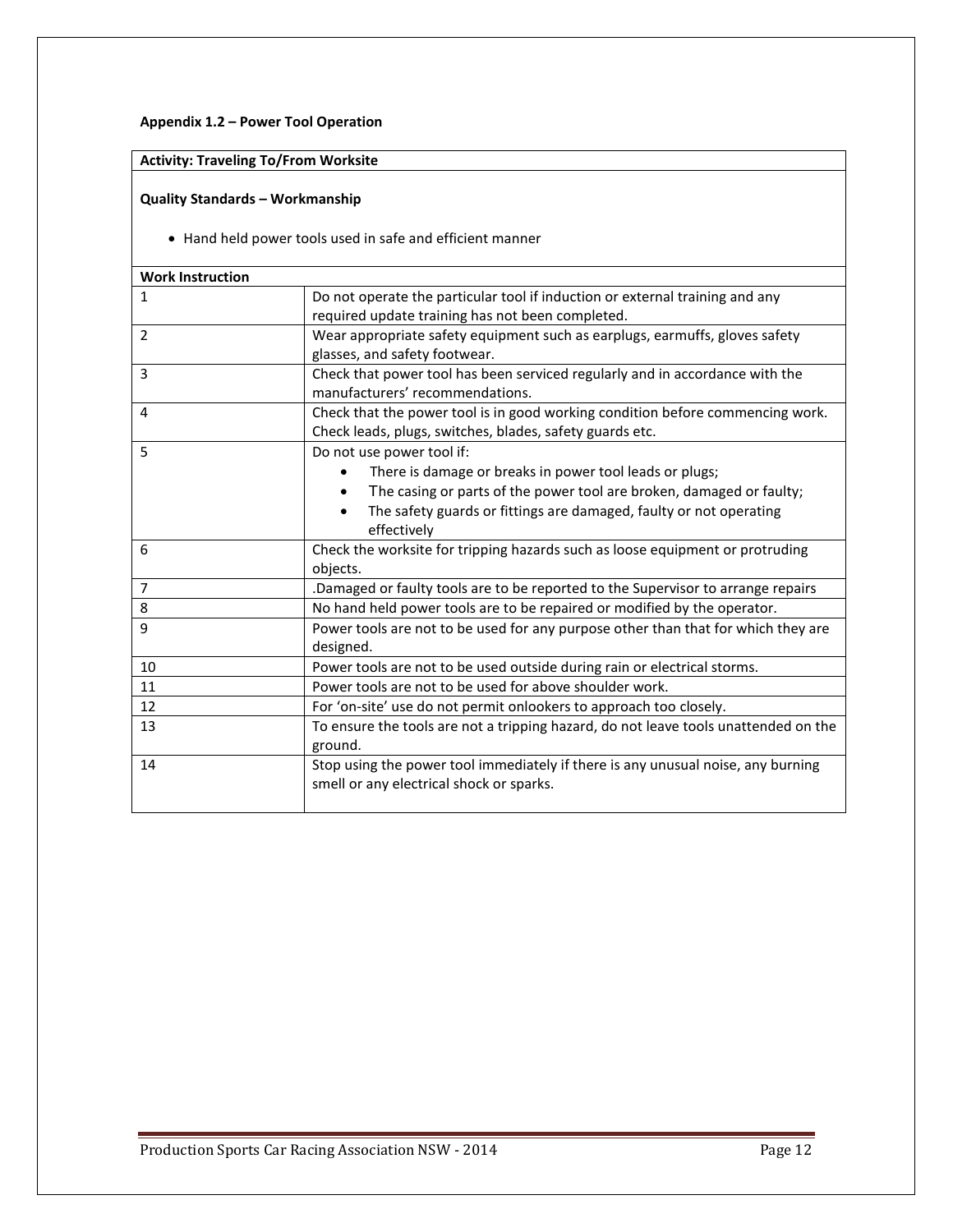### **Appendix 1.3 - Waste Disposal**

# **Activity: Disposal of Wastes – Liquid and Solid**

### **Quality Standards – Workmanship**

- To protect the environment
- To minimise wastage by re-use or recycling of items where possible
- To dispose of other wastes in an approved manner

# **Work Instruction**

*Solid wastes include packaging materials, used/obsolete/damaged machinery parts, spray containers and contaminated absorbent material from spillages. Liquid wastes include oils and fuel.*

| <b>Off Factory Work Sites</b> |                                                                                                                                                                                                  |
|-------------------------------|--------------------------------------------------------------------------------------------------------------------------------------------------------------------------------------------------|
| $\mathbf{1}$                  | On completion of work at each site collect any rubbish cleared from site prior to<br>commencement and during work and place in container on vehicle or waste<br>disposal containers at the site. |
| $\overline{2}$                | Place all containers on vehicle for return to factory ensuring that wastes will not<br>fall of, or blow from the vehicle.                                                                        |
| 3                             | Return waste to factory and /or site disposal designated containers for correct<br>disposal.                                                                                                     |
| <b>Factory</b>                |                                                                                                                                                                                                  |
| $\mathbf{1}$                  | All liquid wastes are to be collected in approved containers.                                                                                                                                    |
| $\overline{2}$                | Transfer liquid wastes to the appropriate recycling or disposal containers                                                                                                                       |
| 3                             | No liquid wastes are to be disposed of into storm drains or sewers.                                                                                                                              |
| 4                             | Collect solid wastes from the work area and place in the appropriate container for<br>re-use, recycling or disposal.                                                                             |
| 5                             | Where any solid waste is to be disposed of, either by the race team or sub-<br>contractors, disposal shall be to an approved site only.                                                          |
| approved disposal sites.      | Note: All liquid wastes and all solid waste materials are collected by contractors and are disposed of at                                                                                        |
|                               |                                                                                                                                                                                                  |

Production Sports Car Racing Association NSW - 2014 **Page 13** Page 13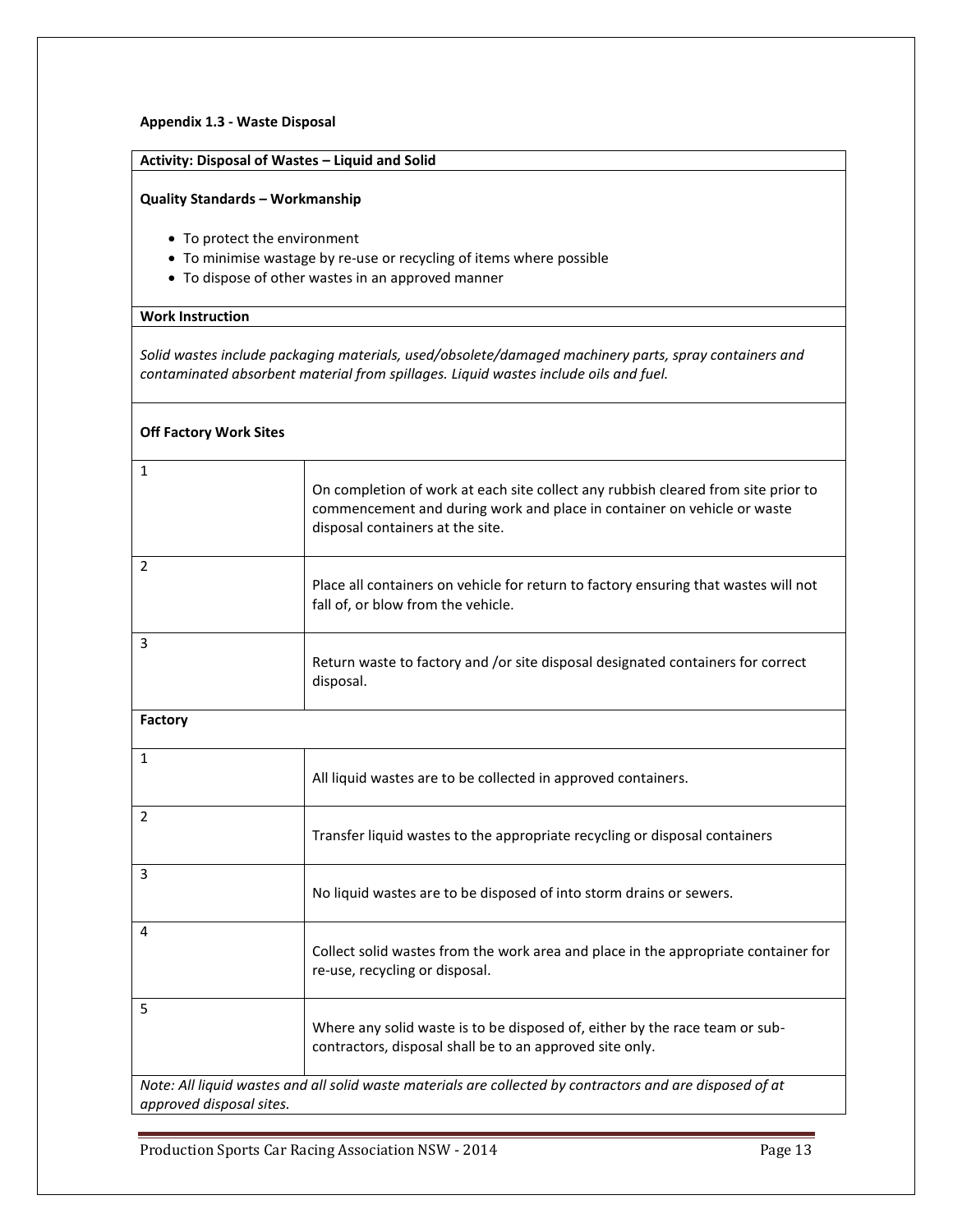### **Appendix 1.4 - Hazardous Substances Handling**

# **Activity: Handling of Hazardous Substances**

### **Quality Standards – Workmanship**

- Hazardous substances are stored in a safe manner.
- Hazardous materials are handled and used in a safe manner.
- Hazardous substances are disposed of in a safe manner in accordance with relevant legislation.
- Refer to Supplementary and Further Regulations for specific race track requirements.

### **Work Instruction**

*Check that spill kit for chemicals is in vehicle prior to leaving depot.*

# **NOTE: HAZARDOUS MATERIALS ARE MAINLY FUEL AND OILS.**

| $\mathbf{1}$   | All substances are stored and handled in accordance with relevant codes and<br>legislation.                                             |
|----------------|-----------------------------------------------------------------------------------------------------------------------------------------|
| $\overline{2}$ | Material Safety Data sheets are displayed in a prominent position.                                                                      |
| 3              | Hazard signs are displayed where appropriate                                                                                            |
| 4              | All substances are clearly identified.                                                                                                  |
| 5              | Do not handle hazardous materials if training has not been received.                                                                    |
| 6              | Ensure fire extinguisher is readily available in case of emergency.                                                                     |
| $\overline{7}$ | Wear appropriate safety clothing, goggles, facemask, and gloves, when handling<br>hazardous substances.                                 |
| 8              | In the event of a spillage in the field immediately soak up the excess with the<br>absorbent material to limit soakage into the ground. |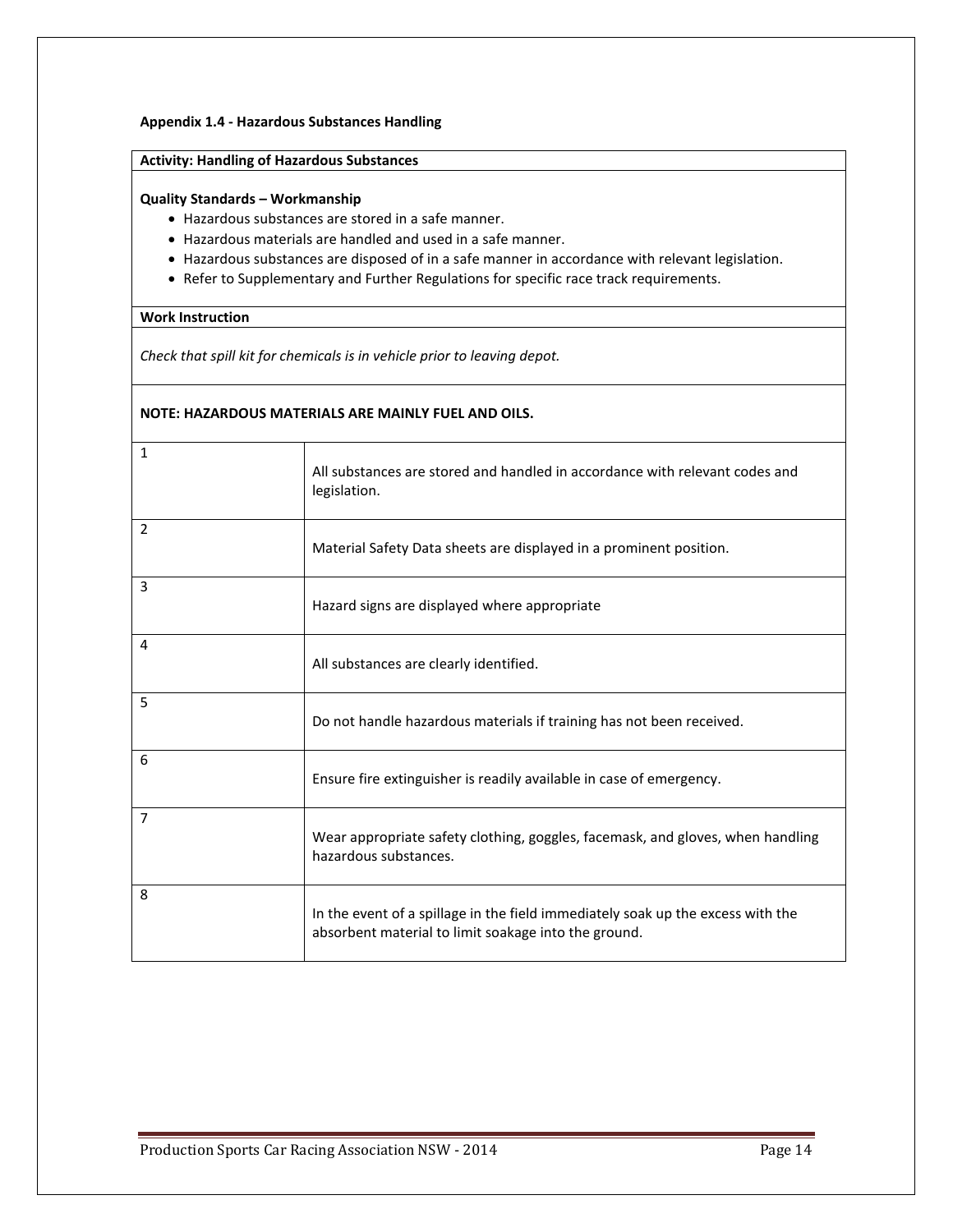### **Appendix 1.5 – Mechanic, Race Engineer, Support/Pit Crew**

# **Activity: Mechanic, Race Engineer, and Support/Pit Crew.**

### **Quality Standards – Workmanship**

To service and maintain all race cars and associated machinery.

# **Work Instruction**

*Machinery is to be operated as detailed in Supplementary and Further Regulations and at the factory only between the hours of 7.00 am to 9.00 pm weekdays and 9.00 am to 8.00 pm on weekends unless otherwise specified in contract documents.*

| 1              | Perform services and maintenance on equipment as required by the race team as<br>per manufacturer's instructions and team race procedures. Be aware of the heat<br>sink from high temperatures occurring in brakes, engine/gearbox, exhaust and<br>radiators. Burns may occur if these components are handled incorrectly. Wear<br>appropriate protective clothing.                                                                                                                      |
|----------------|------------------------------------------------------------------------------------------------------------------------------------------------------------------------------------------------------------------------------------------------------------------------------------------------------------------------------------------------------------------------------------------------------------------------------------------------------------------------------------------|
| $\overline{2}$ | Liaise with suppliers.                                                                                                                                                                                                                                                                                                                                                                                                                                                                   |
| 3              | Coordinate race car set up and adjustments at the circuit during race meetings and<br>testing after driver debrief and or incidents on the circuit.                                                                                                                                                                                                                                                                                                                                      |
| 4              | Obey all instructions as contained in the Supplementary and Further regulations<br>for the race meeting. Obey the instructions of the officials in pit lane and the<br>support paddock. Wear appropriate clothing as detailed in Supplementary and/or<br>Further regulations for that race meeting.<br>Note: Special care must be taken when around race cars and support vehicles in<br>pit lane as this is an especially dangerous area of the race circuit for race team<br>pit crew. |
| 5              | Test equipment and tools.                                                                                                                                                                                                                                                                                                                                                                                                                                                                |
| 6              | All plant and equipment is regularly serviced and maintained to ensure it complies<br>with safety and environmental requirements.                                                                                                                                                                                                                                                                                                                                                        |
| 7              | Record all maintenance and servicing on machinery.                                                                                                                                                                                                                                                                                                                                                                                                                                       |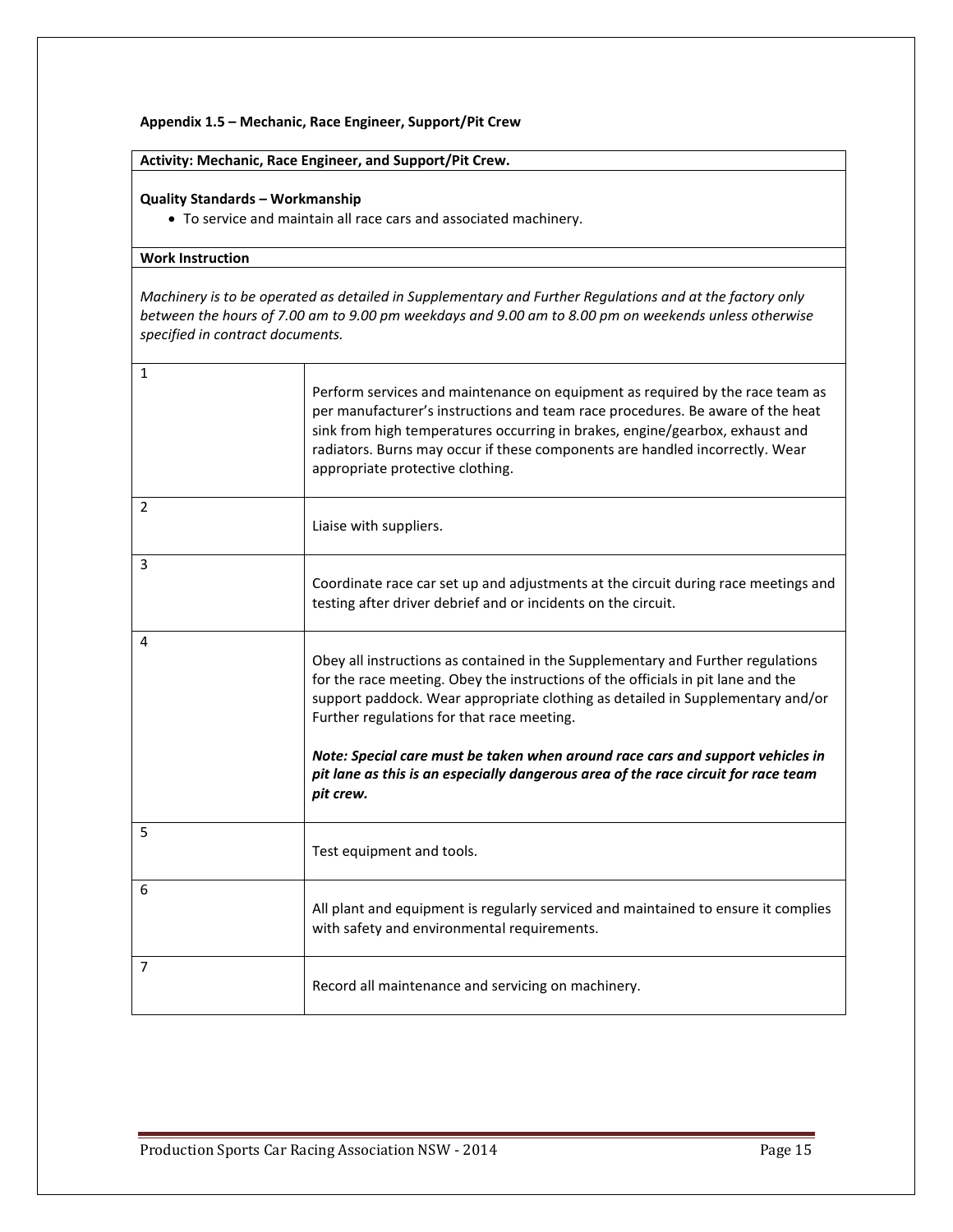### **Appendix 1.6 - Oil Spill Cleanup**

# **Activity: Oil Spill Cleanup**

### **Quality Standards – Workmanship**

- Work carried out in a safe and efficient manner
- Meets manufacturers recommended usage
- Petroleum substances are neutralised using bioremediation agent
- To protect the environment

### **Work Instruction**

*Check that oil spill kit is in vehicle prior to leaving depot.*

| $\mathbf{1}$   | Immediately leakage/spill is detected switch off equipment.                    |
|----------------|--------------------------------------------------------------------------------|
| $\overline{2}$ | Wear appropriate safety gear $-$ eye and hand protection.                      |
| 3              | Identify leakage source and perform temporary repairs - only if safe to do so. |
| 4              | Control spread and divert from storm water drains, to prevent further run-off. |
| 5              | Clean affected area of equipment before removing from site.                    |
| 6              | Record spillage on log.                                                        |
| 7              | Leave site clean and tidy.                                                     |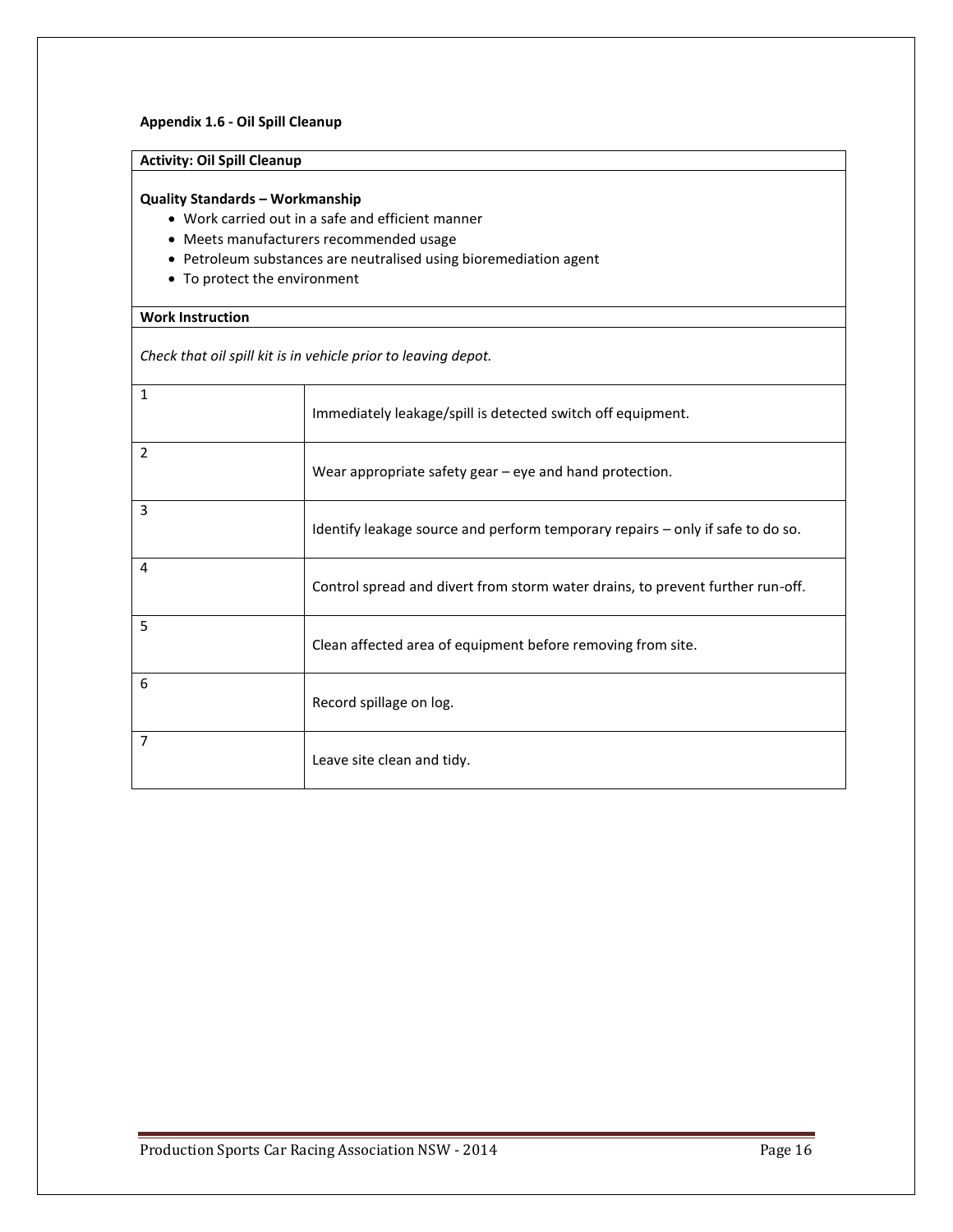### **A HAZARD IDENTIFICATION CHECKLIST FOR TEAMS**

This checklist is designed to get you started on the identification of hazards in your area. It gives you suggestions for possible headings and questions you may ask. However, it is not comprehensive. Use this sheet to help you develop a checklist that is suited to the needs of your area.

### **1. Task design**

- Consider all the tasks required to produce an outcome from each area.
- Has each job been designed to provide a variety of tasks throughout the day in terms of physical and
- mental workload?
- Are highly repetitive tasks performed??
- Do tasks require constant sitting or standing for more than 2 hours at any one time?
- Are tasks that require a high level of concentration performed for more than 2 hours at any one
- $\bullet$  time?
- Are team members trained to vary tasks and postures throughout the day?
- How are individuals given feedback regarding their work performance?

### **2. Manual handling**

- Are there objects that require pushing, pulling, lifting, lowering, carrying, holding or moving and do these actions require considerable physical effort or force to complete?
- Are there large, awkward or heavy objects to be handled?
- Are these objects handled more than once every 5 minutes?
- Is handling required more than 5 times per hour over a day?
- Is handling performed below mid-thigh height or above shoulder height?

### **3. Lighting**

- Is there sufficient lighting for the performance of tasks?
- Are employees able to control incoming natural light?
- Is artificial lighting causing reflections from work surfaces or shadows over the task?
- Do employees find they have tired, sore or irritated eyes at the end of a day?

### **4. Noise**

- Is noise a problem in the workplace?
- Is it difficult to hear a normal voice within a 1 metre distance?
- Are there distracting or disruptive noises in the area?
- How well do screens or partitions control noise?

### **5. Indoor air quality**

- Are there problems or complaints about temperature, draughts, odours or lack of fresh air?
- Do team members suffer from dry, irritated eyes at the end of the day?
- Does the area seem stuffy?
- Do team members find the temperature cold, hot or fluctuating?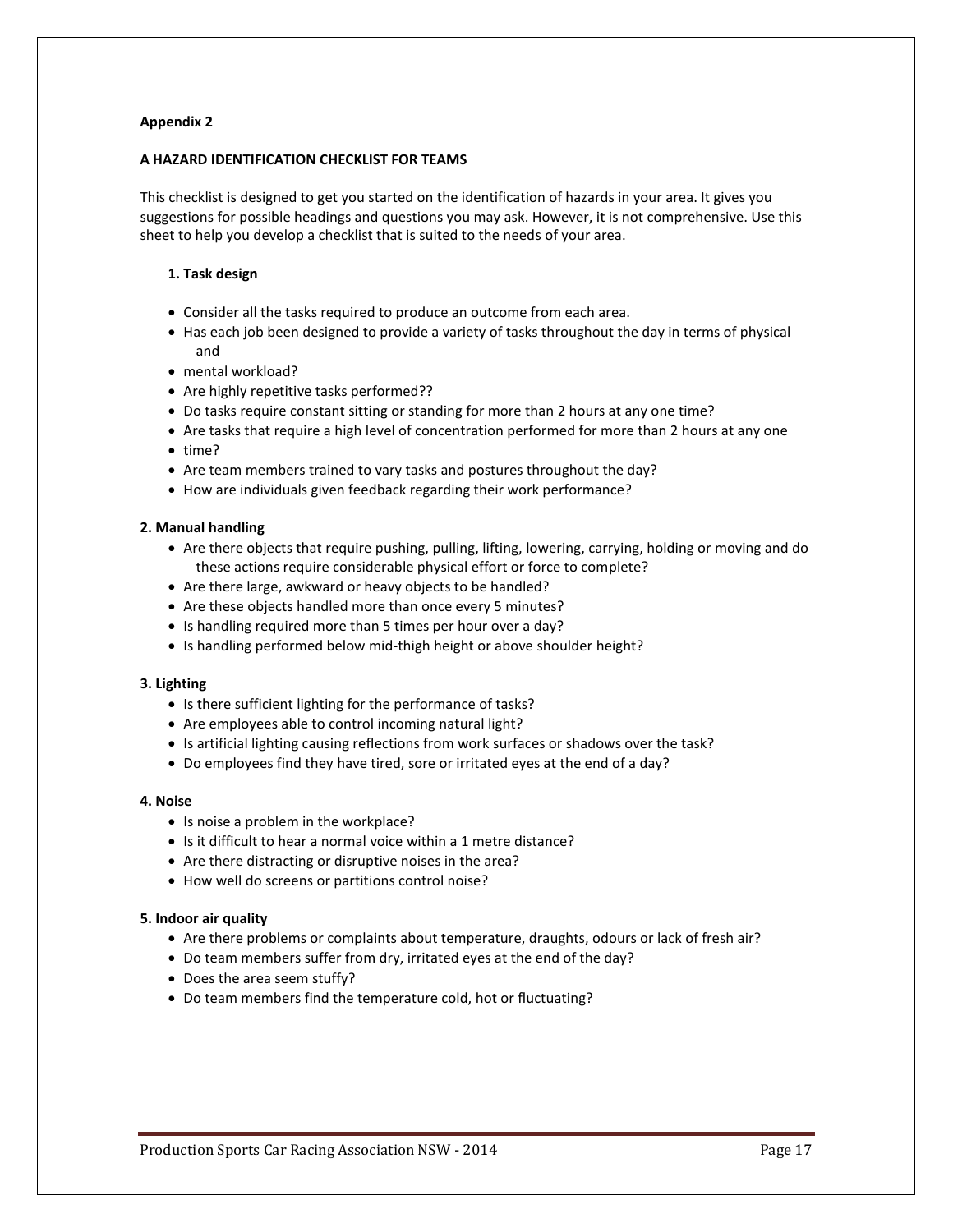### **6. Area layout**

- Is there sufficient space for tasks to be carried out?
- Is there sufficient space for the equipment and the operator?
- Is there sufficient space for walkways through an area?
- Is there sufficient space for light, intermediate and busy foot traffic?
- Is there sufficient circulation space around each work area?
- Are there separate areas for tasks that require dedicated space?

### **7. Storage**

- Is there sufficient general storage space for the area?
- Is there sufficient storage space at each workstation?
- Is storage space suitably designed to be within easy reach (that is, between shoulder and mid-thigh
- height)?
- Is there sufficient space around storage areas to enable easy and safe access?

### **8. Hand tools**

- Are suitable, safe and adequate hand tools supplied for the work required?
- Are sharp implements housed or stored so as to minimise the risk of injury?

### **9. Hazardous substances**

- Is there concern regarding hazardous substances such as paint, glues fuels etc?
- List the likely hazardous substances in your area
- Have hazards been identified, qualified and controlled?
- Are there noticeable fumes in the air?
- Do any work processes use or generate dust, smoke, fumes or gases?
- Are there any hazards in the work area known to be toxic, corrosive, inflammable or explosive?
- Are MSDS and written safe work procedures readily accessible?
- Are there adequate ventilation and house-keeping practices?
- Has appropriate training been provided to all staff?

### INSPECTED BY

### DATE OF INSPECTION

TO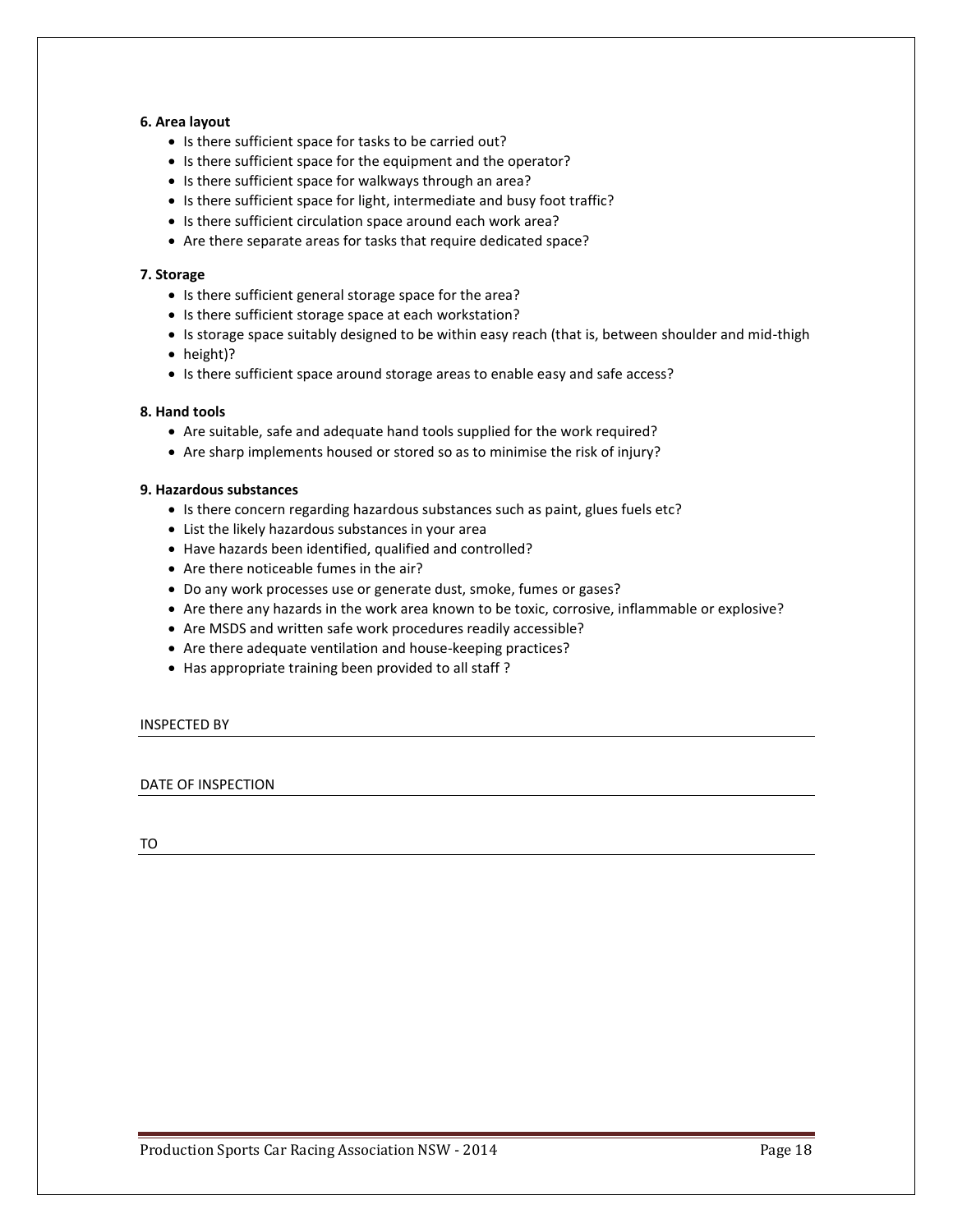# **DINMA REPORT: -**DISEASE/INJURY/NEARMISS/ACCIDENT

| <b>TEAM MEMBER</b>                              |                      |                       |      |  |  |
|-------------------------------------------------|----------------------|-----------------------|------|--|--|
| <b>DETAILS</b>                                  |                      |                       |      |  |  |
| Name                                            |                      | Date of Birth         |      |  |  |
| <b>Home Address</b>                             |                      |                       |      |  |  |
| Home Telephone                                  |                      | Mobile                |      |  |  |
| Reported to                                     | Date                 |                       | Time |  |  |
| <b>TEAM MEMBER'S DETAILS</b>                    |                      |                       |      |  |  |
| Timework commenced                              |                      | Time Due to Finish    |      |  |  |
| Experience in tasks (years)                     |                      | Months                |      |  |  |
| Team members Role                               |                      |                       |      |  |  |
| Task at time of injury                          |                      |                       |      |  |  |
| Location of incident                            |                      |                       |      |  |  |
| <b>TRAINING UNDERTAKEN</b>                      |                      |                       |      |  |  |
| Induction                                       | <b>Task Specific</b> | OH&S                  |      |  |  |
| Other (please specify)                          |                      |                       |      |  |  |
| DESCRIPTION OF DISEASE/INJURY/NEARMISS/ACCIDENT |                      |                       |      |  |  |
|                                                 |                      |                       |      |  |  |
|                                                 |                      |                       |      |  |  |
| <b>WITNESS</b>                                  |                      |                       |      |  |  |
| 1. Name                                         |                      | <b>Contact Number</b> |      |  |  |
| 2. Name                                         |                      | <b>Contact Number</b> |      |  |  |
|                                                 |                      |                       |      |  |  |

Production Sports Car Racing Association NSW - 2014 Page 19

٦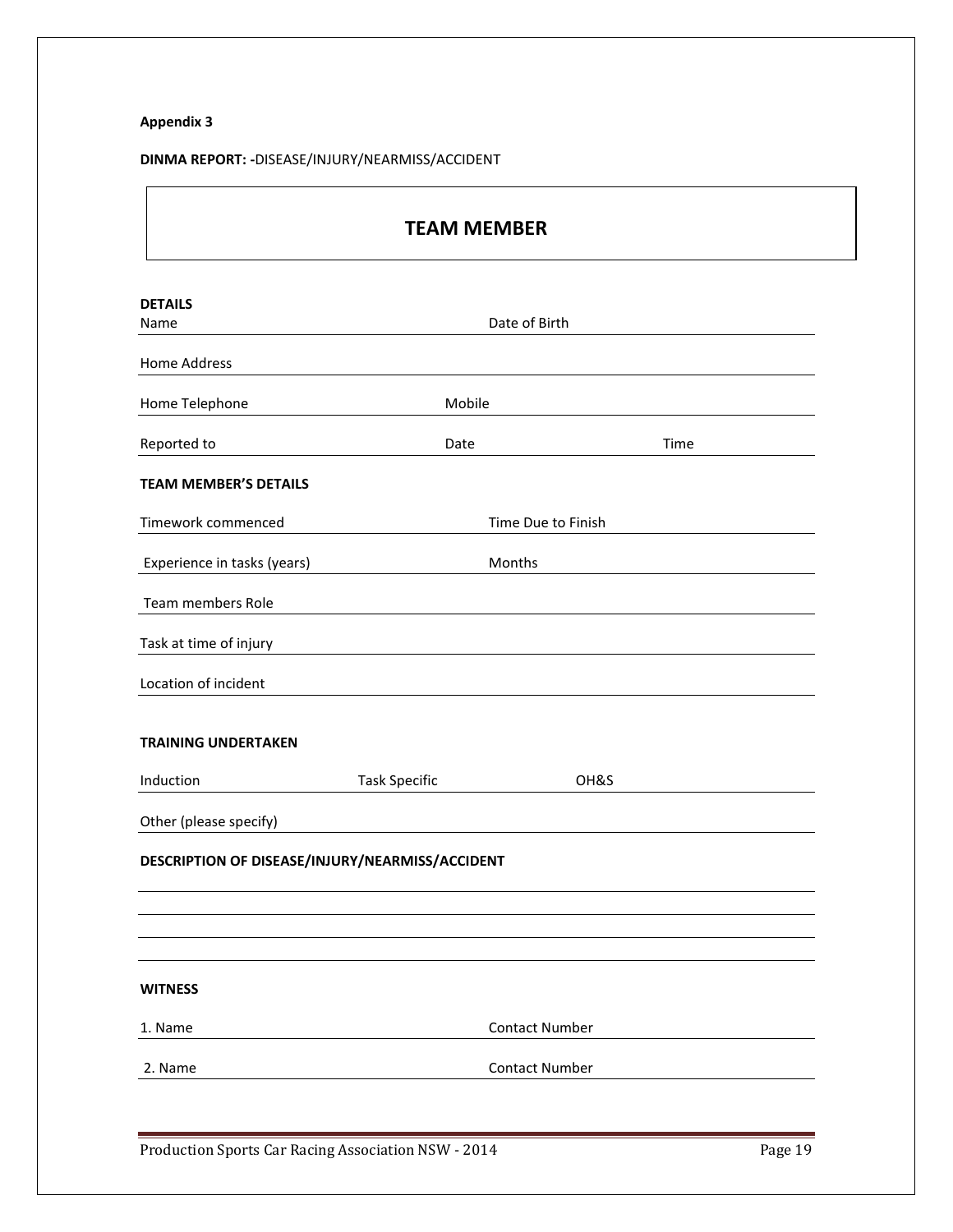**DINMA REPORT: -**DISEASE/INJURY/NEAR MISS/ACCIDENT

# **TEAM MANAGER**

**HAZARD IDENTIFICATION** (a hazard is anything that has the potential to cause harm)

Describe the hazards identified as the main causes of tis DINMA:

Has this hazard been previously identified? In your opinion what action should be taken to alleviate/remove the hazard?

What is the chance of such injury, illness or disease recurring?

| Extremely | High | Possible | Jnlikely |  |
|-----------|------|----------|----------|--|
| High      |      |          |          |  |

### **RISK MANAGEMENT**

What action is recommended to prevent a recurrence of DINMA? (Please indicate time frame, estimated cost, completion date and person responsible)

What assistance/support/advice did the person involved receive following DINMA?

**INVESTIGATION BY**

| Name | Signature | Date |
|------|-----------|------|
|      |           |      |

Production Sports Car Racing Association NSW - 2014 **Page 20** Page 20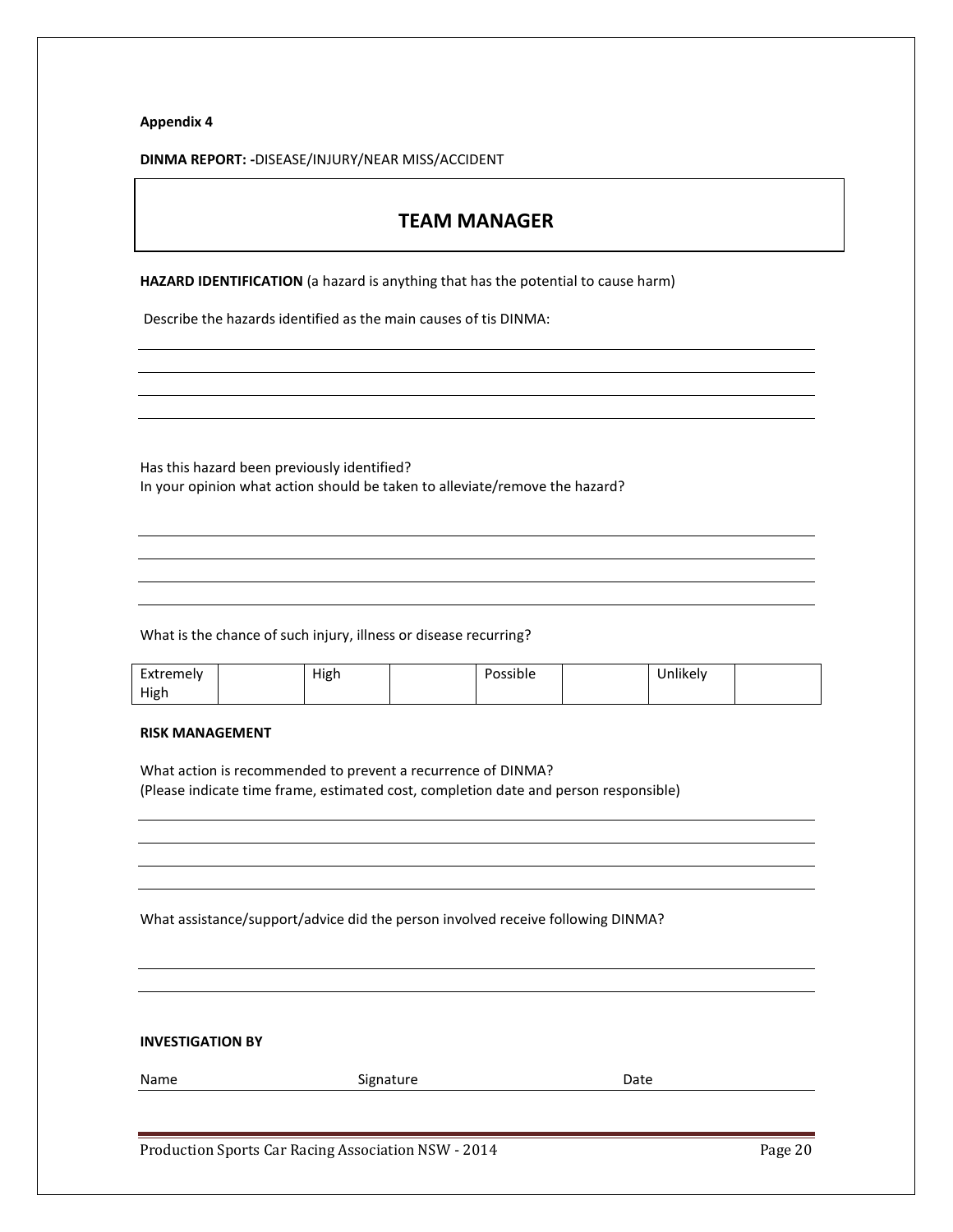### **SAFETY INDUCTION CHECKLIST**

**Note:** The person conducting the induction must explain each point of this checklist to new Team members. (i.e. Do not simply give the checklist to the new Team Member to review on their own.)

| Name of Team Member |  |  |  |  |
|---------------------|--|--|--|--|
|---------------------|--|--|--|--|

#### Commencement Date

Name of Person Conducting Induction

Date

#### **General**

Give the Team Member a copy of the handbook. Explain the site security arrangements. Outline the relevant requirements of the smoking, alcohol and drug policy.

#### **Emergency Procedures**

Cover evacuation procedure, designated assembly point for new Team Members, work area, evacuation etc. Instruct the new Team Member e to always leave emergency exits, passageways and pedestrian crossings unobstructed.

### **Personal Protective Equipment (PPE)**

Ensure that the new Team Member has been issued with relevant items of PPE (e.g. footwear, hearing protection, safety glasses, work clothing). Explain PPE requirements applicable to work area. **Accident, Injuries and Illness**

All minor accidents and near-misses must be reported in the Minor Incident Book and DINMA to be filled out. Show new Team Member the Incident Book.

Explain First-aid treatment for all injuries and illnesses sustained on site however minor. All injuries or illnesses requiring medical examination must be reported to the Team Manager.

#### **Equipment Safety**

Machine guards etc. must not be tampered with and must be in position when the machine is running.

#### **Manual Handling**

Demonstrate correct lifting techniques (size up load, back straight, good grip, use leg muscles, move feet rather than twisting) and explain what items are to be 'team' lifted.

Signature of inductee Date Date Date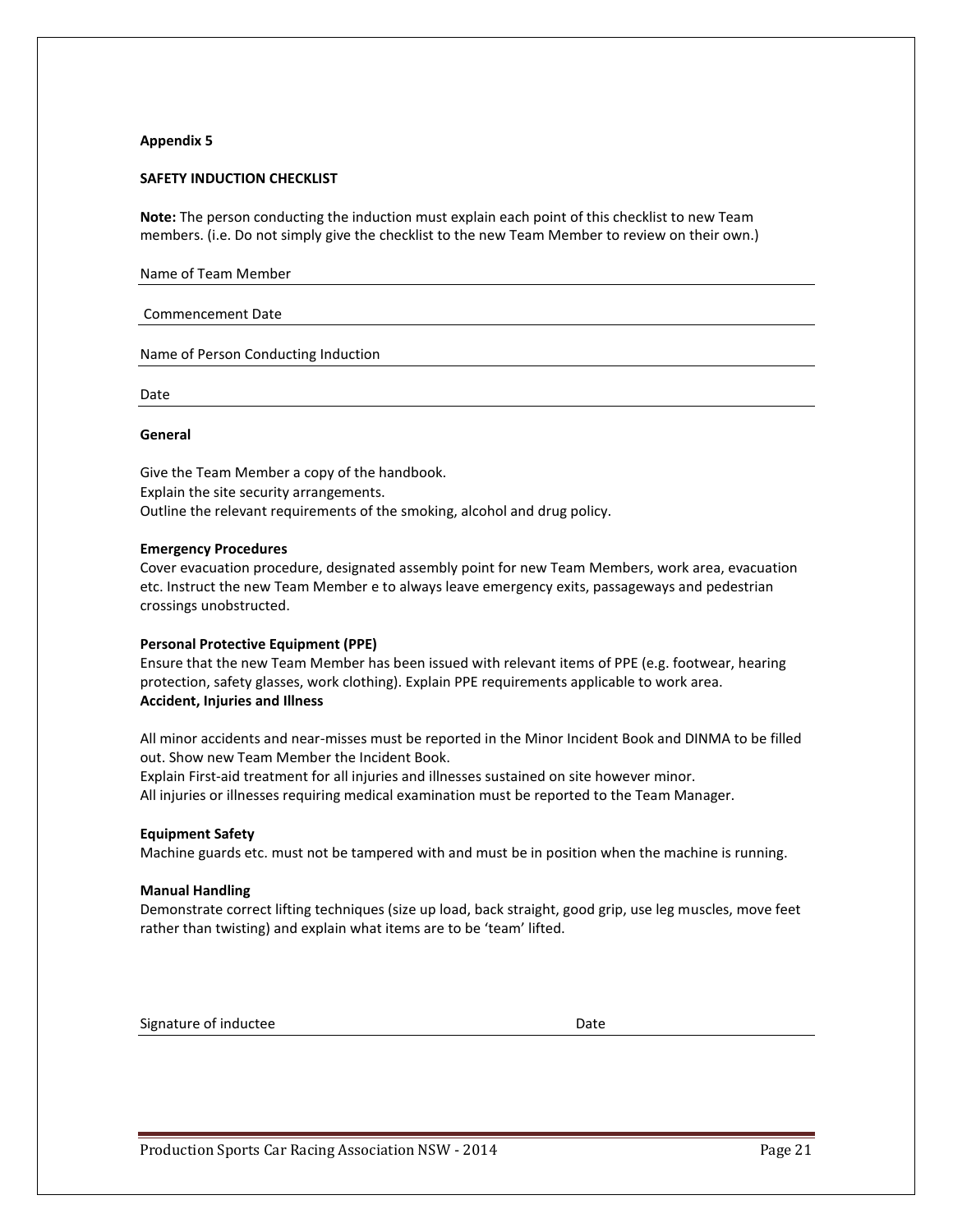# **Appendix 6 HAZARD CHECKLIST**

If "yes" is the answer to a question in the checklist, the plant, parts of the plant and/or the situation associated with the hazard should be written in the space provided.

| A. ENTANGLEMENT<br>Can anyone's hair, clothing, gloves, necktie, jewellery, cleaning<br>brushes, rags or other materials become entangled with moving parts<br>of the plant, or materials in motion?                                                                                                                                                                                                                                                                                                                                                                                                            |  |
|-----------------------------------------------------------------------------------------------------------------------------------------------------------------------------------------------------------------------------------------------------------------------------------------------------------------------------------------------------------------------------------------------------------------------------------------------------------------------------------------------------------------------------------------------------------------------------------------------------------------|--|
| <b>B. CRUSHING</b><br>Can anyone be crushed due to:<br>a. material falling off the plant?<br>b. uncontrolled or unexpected movement of the plant or its load?<br>c. lack of capacity for the plant to be slowed, stopped or immobilised?<br>d. the plant tipping or rolling over?<br>e. parts of the plant collapsing?<br>f. coming in contact with moving parts of the plant during testing,<br>inspection, operation, maintenance, cleaning or repair?<br>g. being thrown off or under the plant?<br>h. being trapped between the plant and materials or fixed structures?<br>i. other factors not mentioned? |  |
| <b>B. CRUSHING</b><br>Can anyone be crushed due to:<br>a. material falling off the plant?<br>b. uncontrolled or unexpected movement of the plant or its load?<br>c. lack of capacity for the plant to be slowed, stopped or immobilised?<br>d. the plant tipping or rolling over?<br>e. parts of the plant collapsing?<br>f. coming in contact with moving parts of the plant during testing,<br>inspection, operation, maintenance, cleaning or repair?<br>g. being thrown off or under the plant?<br>h. being trapped between the plant and materials or fixed structures?<br>i. other factors not mentioned? |  |
| C. CUTTING, STABBING AND PUNCTURING<br>Can anyone be cut, stabbed or punctured due to:<br>a. coming in contact with sharp or flying objects?<br>b. coming in contact with moving parts of the plant during testing,<br>inspection, operation, maintenance, cleaning or repair of the plant?<br>c. the plant, parts of the plant or work pieces disintegrating?<br>d. work pieces being ejected?<br>e. the mobility of the plant?<br>f. uncontrolled or unexpected movement of the plant?<br>g. other factors not mentioned?                                                                                     |  |

# **D. SHEARING**

| Can anyone's body parts be sheared between two parts of the plant, |  |
|--------------------------------------------------------------------|--|
| or between a part of the plant and a work piece or structure?      |  |

Production Sports Car Racing Association NSW - 2014 Page 22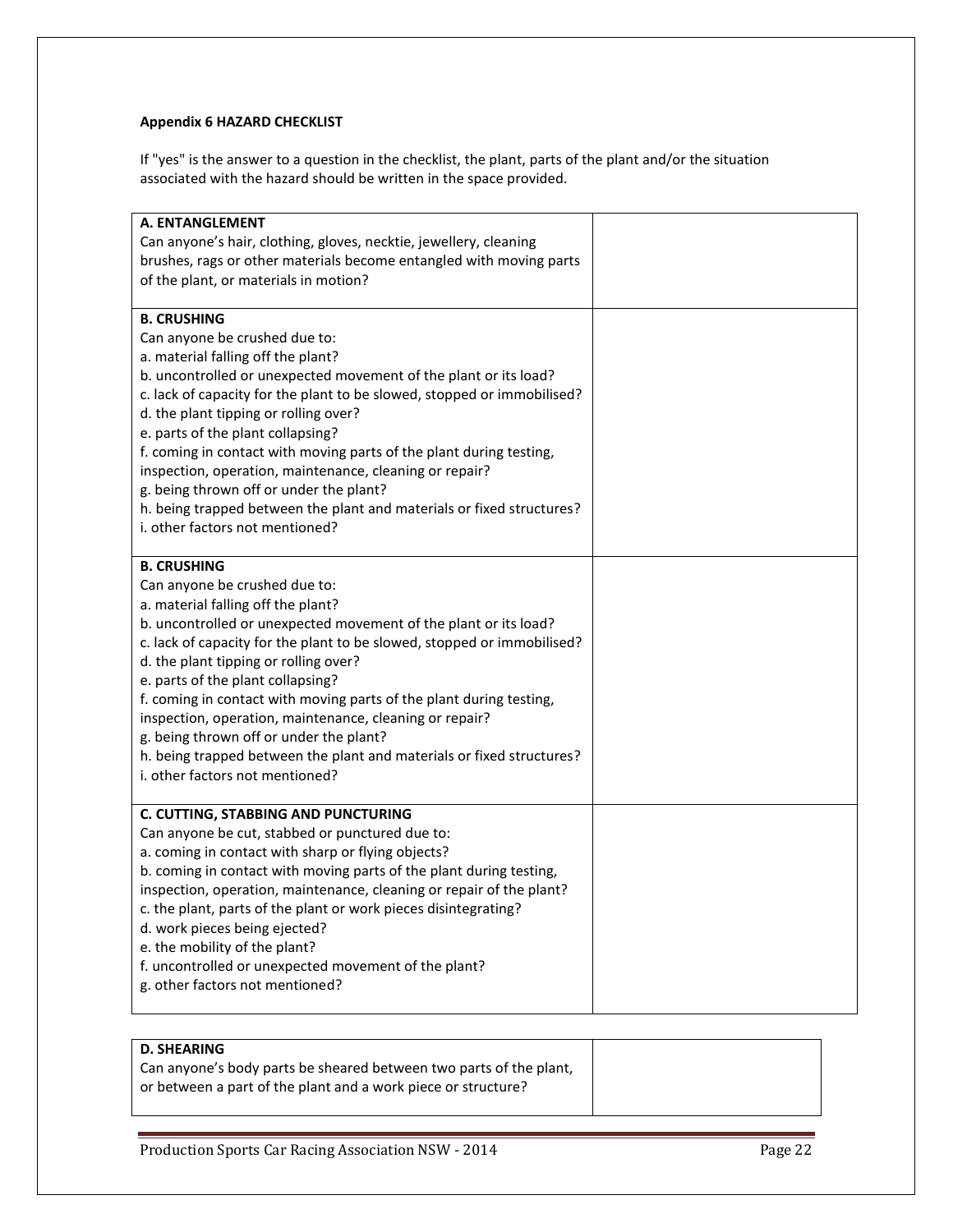| <b>E. FRICTION</b>                                                         |  |
|----------------------------------------------------------------------------|--|
| Can anyone be burnt due to contact with moving parts or surfaces of        |  |
| the plant, or material handled by the plant?                               |  |
|                                                                            |  |
| <b>F. STRIKING</b>                                                         |  |
|                                                                            |  |
| Can anyone be struck by moving objects due to:                             |  |
| a. uncontrolled or unexpected movement of the plant or material            |  |
| handled by the plant?                                                      |  |
| b. the plant, parts of the plant or work pieces disintegrating?            |  |
| c. work pieces being ejected?                                              |  |
| d. mobility of the plant?                                                  |  |
| e. other factors not mentioned?                                            |  |
| <b>G. HIGH-PRESSURE FLUID</b>                                              |  |
| Can anyone come into contact with fluids under high pressure, due to       |  |
|                                                                            |  |
| plant failure or misuse of the plant?                                      |  |
| H. ELECTRICAL                                                              |  |
| Can anyone be injured by electrical shock or burnt due to:                 |  |
| a. the plant contacting live electrical conductors?                        |  |
| b. the plant working in close proximity to electrical conductors?          |  |
| overload of electrical circuits?                                           |  |
| c. damaged or poorly maintained electrical leads and cables?               |  |
| d. damaged electrical switches?                                            |  |
| e. water near electrical equipment?                                        |  |
| f. lack of isolation procedures?                                           |  |
| g. other factors not mentioned?                                            |  |
|                                                                            |  |
| <b>I. EXPLOSION</b>                                                        |  |
| Can anyone be injured by explosion of gases, vapours, liquids, dusts       |  |
| or other substances, triggered by the operation of the plant or by         |  |
| material handled by the plant?                                             |  |
|                                                                            |  |
| J. SLIPPING, TRIPPING AND FALLING                                          |  |
| Can anyone using the plant, or in the vicinity of the plant, slip, trip or |  |
| fall due to:                                                               |  |
| a. uneven or slippery work surfaces?                                       |  |
| b. poor housekeeping, eg. swarf in the vicinity of the plant, spillage     |  |
| not                                                                        |  |
| cleaned up?                                                                |  |
| c. obstacles being placed in the vicinity of the plant?                    |  |
| d. other factors not mentioned?                                            |  |
| Can anyone fall from a height due to:                                      |  |
| a. lack of a proper work platform?                                         |  |
| b. lack of proper stairs or ladders?                                       |  |
| c. lack of guardrails or other suitable edge protection?                   |  |
| d. unprotected holes, penetrations or gaps?                                |  |
| e. poor floor or walking surfaces, such as the lack of a slip-resistant    |  |
| surface?                                                                   |  |
| f. steep walking surfaces?                                                 |  |
| g. collapse of the supporting structure?                                   |  |
| h. other factors not mentioned?                                            |  |
|                                                                            |  |